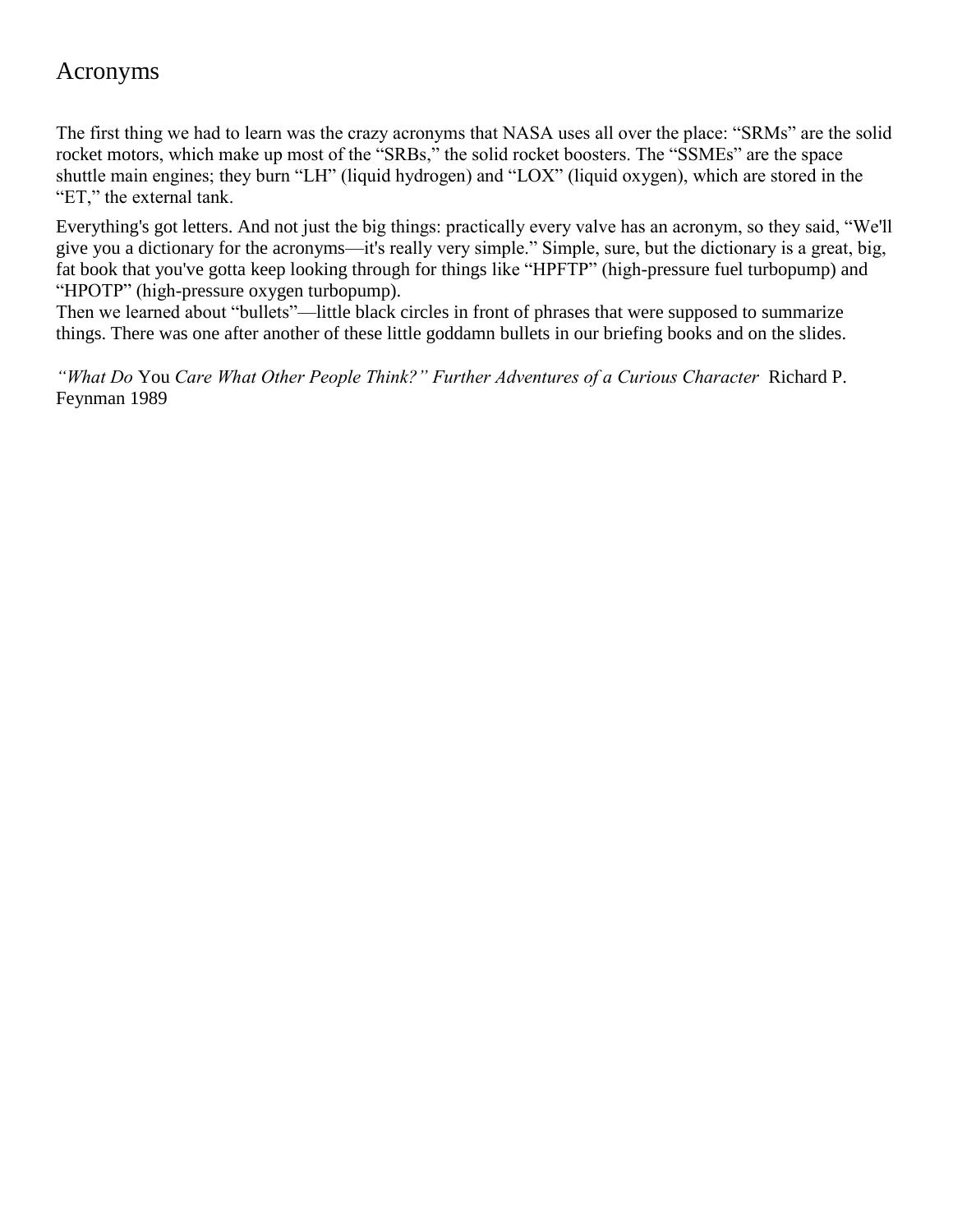**Acronym Definition**

- A accept
- A ampere
- A analysis
- A & P astrometry and photometry
- A-hr amp-hour
- A-STR autonomous star tracker
	- A/D analog to digital
	- AA associate administrator
	- AA asteroid acquisition
- AA-STR active pixel sensor based autonomous star tracker
	- AAC analog acquisition card
	- AAC analog to analog converter
	- AAM asteroid approach maneuver
	- ABC agency baseline commitment
	- ACE attitude control engineer
- ACPM attitude control performance monitor
	- ACQ acquisition
	- ACS attitude control system
- ADAMS automated dynamic analysis of mechanical systems
	- ADC analog-to-digital converter
	- ADM asteroid departure maneuver
	- AEHF Advanced Extremely High Frequency
	- AETD Applied Engineering and Technology Directorate
	- AFB air force base
	- AFRL Air Force Research Laboratory
	- AFT allowable flight temperature
	- Agmt agreement
		- Ah amp-hour
	- AIM ATL interface manager
	- AKPM attitude knowledge performance monitor
		- Al aluminum
	- Alloc allocation
	- am ante meridiem
	- Amb ambient
- AMNH American Museum of Natural History
	- Amp amplifier
	- ANSI American National Standards Institute
	- Ant antenna
	- AO announcement of opportunity
	- APD avalance photodiode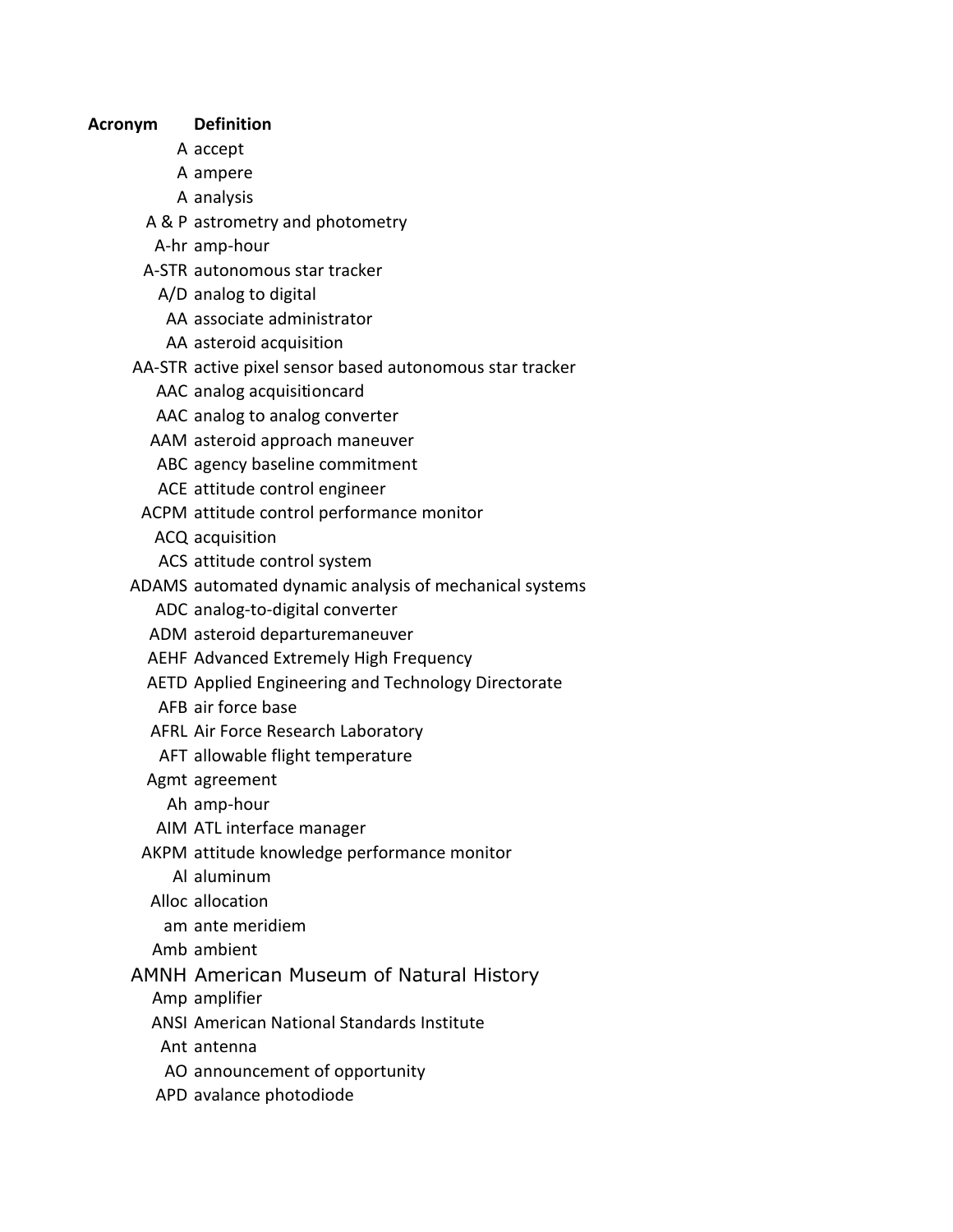- APID application processidentifier definition
- APL Johns Hopkins Applied Physics Laboratory
- Ar argon
- ARC automatic range calibration
- ARC NASA Ames Research Center
- arcsec arcsecond
- Arg Peri argument of periapsis
	- ARPM articulation performance monitor
		- ARR assemble test and launch operations readiness review
	- ARW angle random walk
	- AS&D ASRC Federal Space & Defense
- AS9100 Aerospace Standard 9100
	- ASC Advanced Scientific Concepts Inc
	- ASC Agence spatiale canadienne
	- asec arcsecond
	- ASI Agenzia Spaziale Italiana
	- ASIC application specific integrated circuit
	- ASIST advanced system for integration and spacecrafttest
		- ASU Arizona State University
			- AT attenuator
		- ATL absolute target list
	- ATLO assembly, test, and launch operations
	- atm atmosphere
	- ATP authorization to proceed
	- AU astronomical unit
	- AU avionics unit
	- Au gold
	- AWD award
		- az azimuth
		- B baseline
		- b boresight
	- B-Br Phase B-Bridge
	- Ball Ball Aerospace and Technologies Corporation
	- BATC Ball Aerospace & Technologies Corporation
- BB/EDU brassboard/engineering development unit
	- BCDA battery charge/discharge assembly
	- BCM battery charge module
	- BCM battery control module
		- BI back-side illuminated
	- BIP backshell interface plate
	- BOE basis of estimate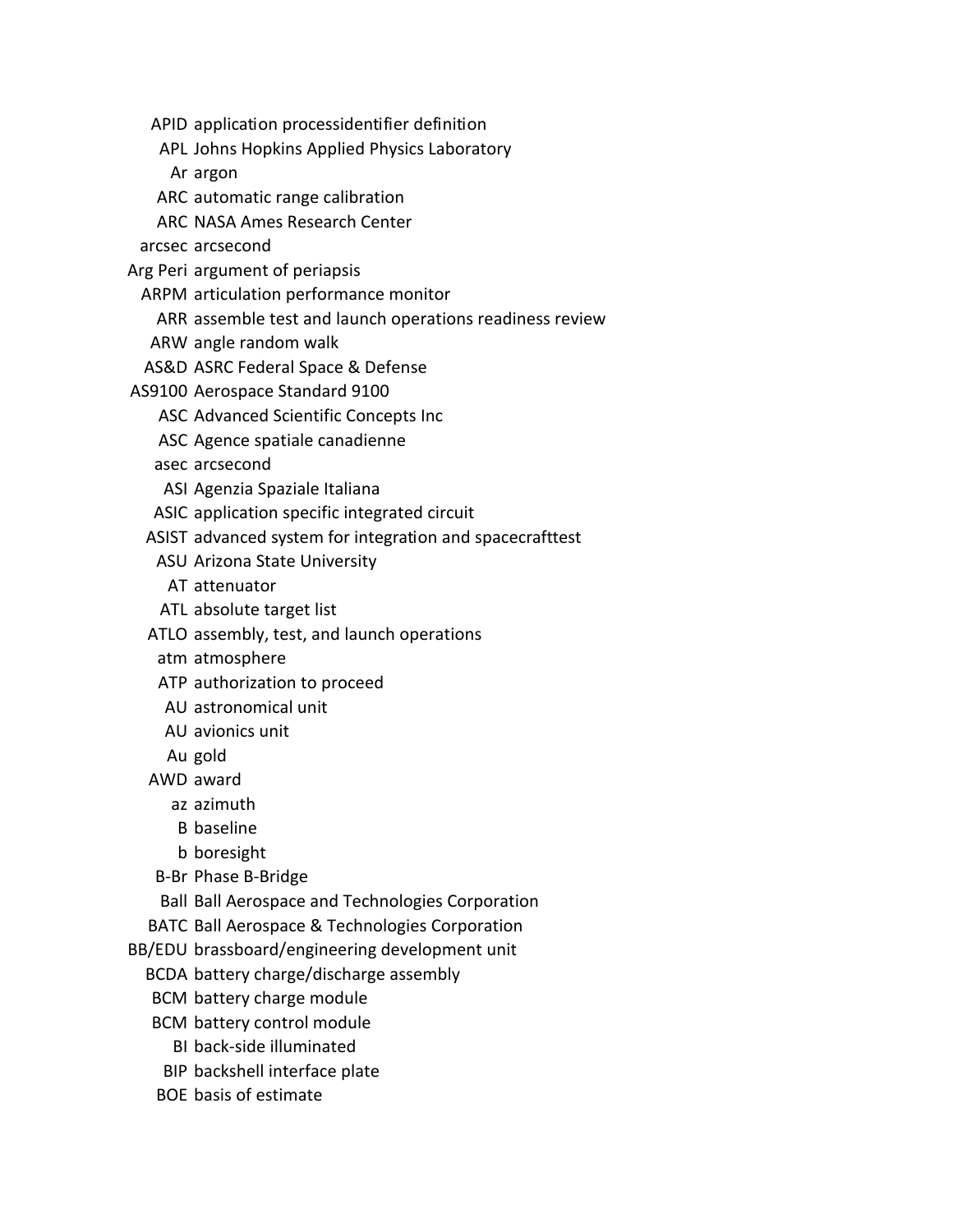- BOL beginning of life
- BOM bill of materials
- BPF band pass filter
- bps bits per second
- BPSK Binary Phase Shift Keying
- BRDF bi-directional reflectance distribution function
- BRM baseline reference mission
	- BS backshell
- BTP build to print
- BWG beam waveguide
	- C carbon
	- C celcius
	- C code
	- c.f. conferre
- C&DH command and data handling
	- C3 launch energy
	- Ca calcium
- Cal-Tech California Institute of Technology
- CAPTEM Curation and Planning Team for Extraterrestrial Materials
	- CAT category
	- CBE current best estimate
	- CC cable cut
	- CC contamination control
	- cc cubic centimeter
	- CCA circuit card assembly
	- CCB change control board
	- CCD charge-coupled device
	- CCID MIT Lincoln Laboratory CCD
	- CCM camera control module
	- CCP contamination control plan
	- CCSDS Consultative Committee for Space Data Systems
		- CCU charge control unit
	- CCWG Contamination Control Working Group
		- Cd cadmium
		- CD compact disc
		- CDA controllable drive actuators
		- CDH command and data handling
	- CDIO Conceive, Design, Implement, and Operate
	- CDR critical design review
	- CDRL contract data requiremetns list
	- CDS circuit data sheet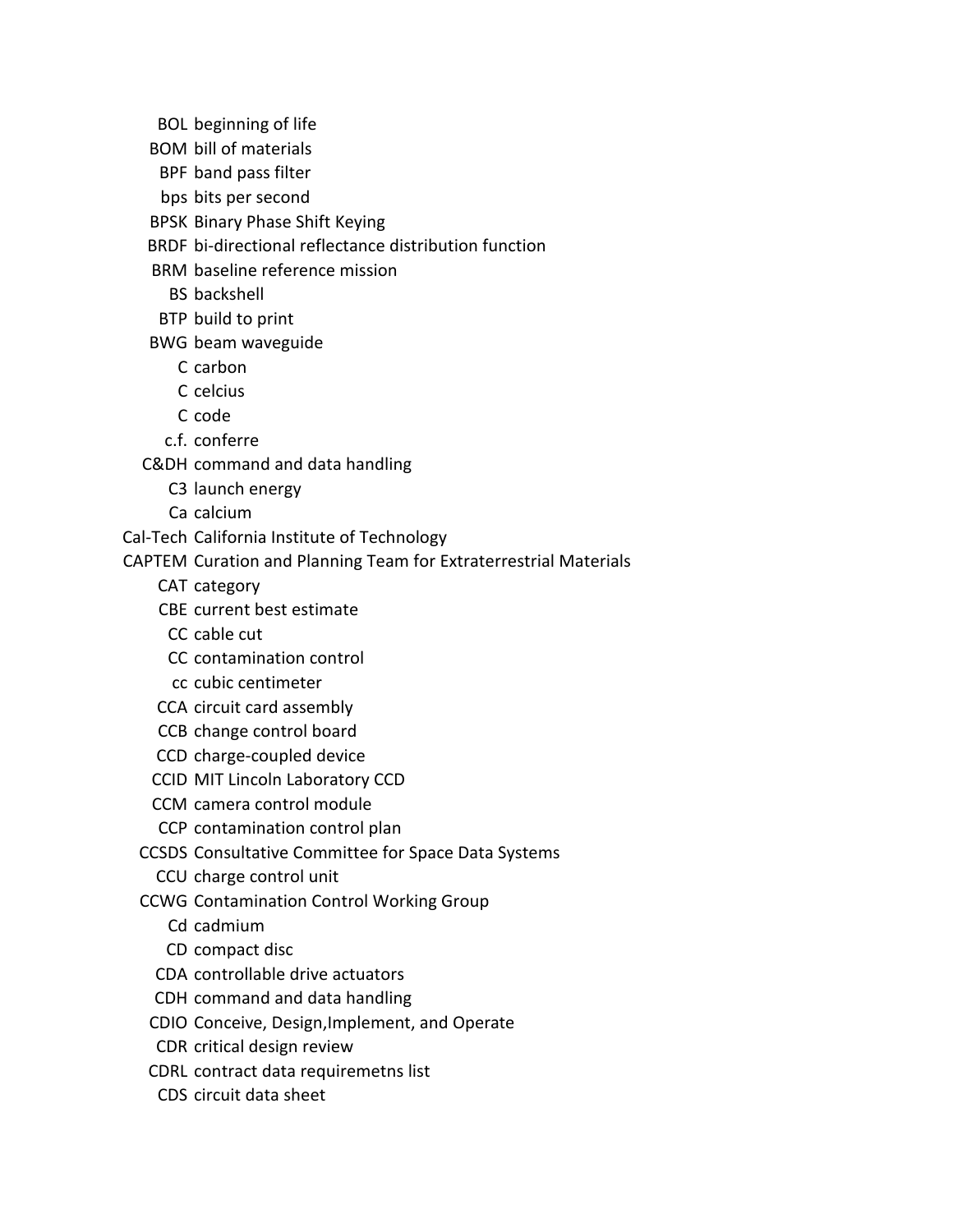- CDS correlated double sample
- CDU command detector unit
	- CE chief engineer
- CERR critical event readiness review
- CEWG Contamination Engineering Working Group
	- CfA Harvard-Smithsonian Center for Astrophysics
	- CFD computational fluid dynamics
	- CFR Code of Federal Regulations
	- CFR code of foreign relations
	- CG center of gravity
- CHIPS Cosmic Hot Interstellar Plasma Spectrometer
	- CI Ivuna-like carbonaceous chondrite
	- CID cable interconnect diagram
	- CIP common industrial protocol
	- CIPS cyberspace infrastructure planning system
		- CK contamination knowledge
		- CK pointing NAIF SPICE kernel
		- Cl chlorine
		- CL confidence level
	- CLA coupled loads analysis
- CLSRB current launch schedule review board
	- cm centimeter
	- CM configuration management
	- CM1 Mighei-type carbonaceous chondrite of petrologic type 1
	- CMC Center Management Council
- CMIC C&DH Module Interface Card
- CMIC central memory interface card
- CMIC Control Module I/F Card
- CMMI Capability maturity modal integration
- CMMI capability maturity model integration
- CMOS complementary metal–oxide–semiconductor
- CNES Centre National d'Études Spatiales
	- CNF Cost No Fee
	- CO Colorado
- Co-I co-investigator
- Coax co-axial
- COBE COsmic Background Explorer
- COF center of figure
- COG center of gravity
- CoI co-investigator
- COLA COLlision Avoidance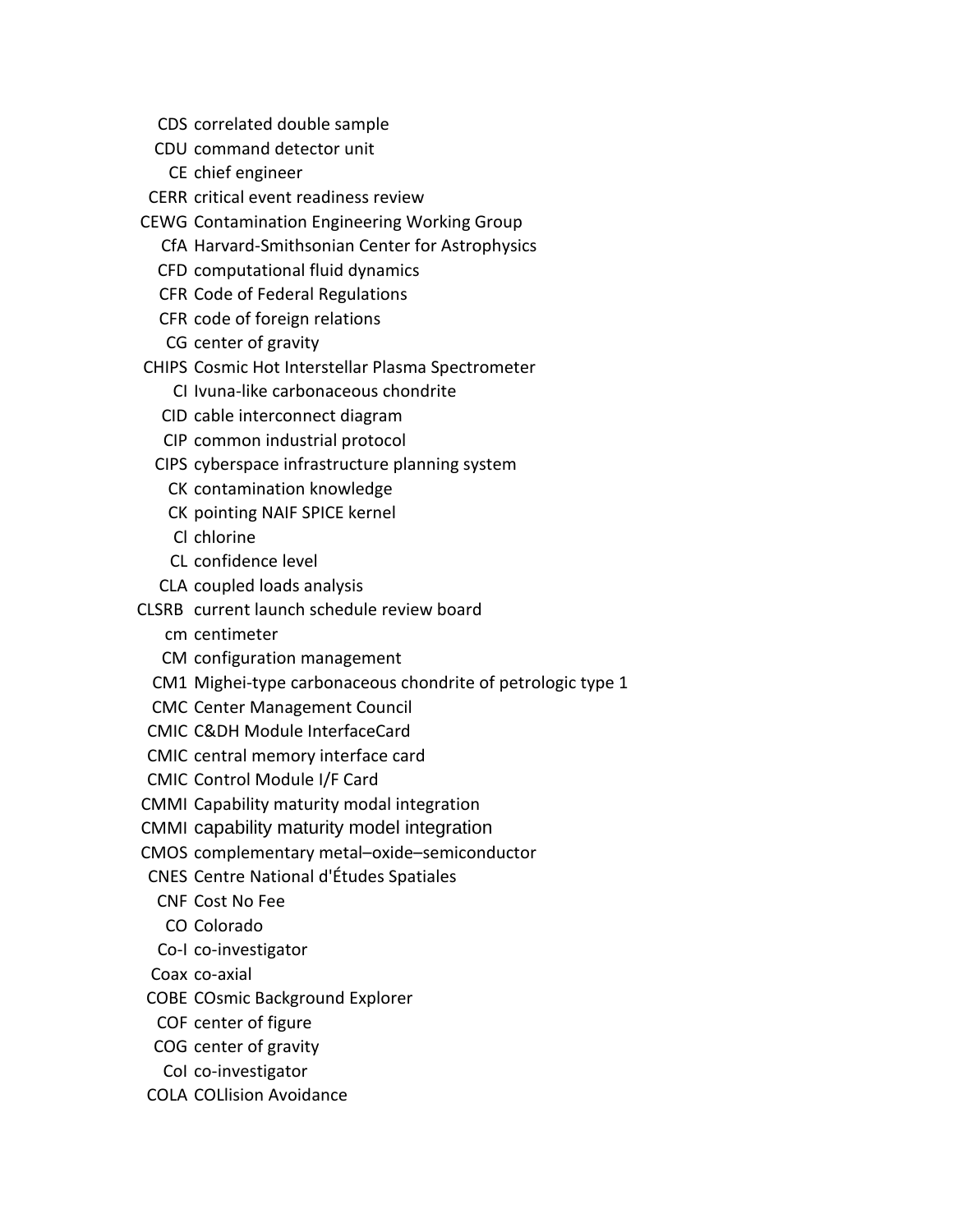CONOPS concept of operations

- COP center of pressure
- COS Cosmic Origins Spectrograph
- COSPAR Committee on Space Research
	- COTR Contracting Officer Technical Representative
	- COTS commercial off-the-shelf
		- CP center of pressure
		- Cp center of pressure
		- CP check point
		- CP coupler
	- CPAF cost plus award fee
	- CPC control program component
	- cPCI compact peripheral component interconnect
	- CPE certified principal engineer
	- CPE community and public engagement
	- CPFF Cost plus Fixed Fee
		- CPI cost efficiency
	- CPM communication performance monitor
	- CPNF Cost-Reimbursable No-Fee
		- CPS C&DH power supply
	- CPU Central Processing Unit
		- CR change request
		- Cr chromium
		- CR confirmation review
		- CR confirmation review
	- CRM Continuous Risk Management
	- CSA Canadian Space Agency
	- CSCI computer software configuration item
		- CsI cesium iodide
	- CSO chief safety and mission assurance officer
	- CSR concept study report
	- CTC chief test conductor
	- CTD command and telemetry database
	- CTE coefficient of thermal expansion
	- CTP consent to proceed
	- Cu copper
	- CU University of Colorado
	- CUI common user I/F
	- CV cost variance
	- CVCM collected volatile condensable materials
		- CVD chemical vapor deposition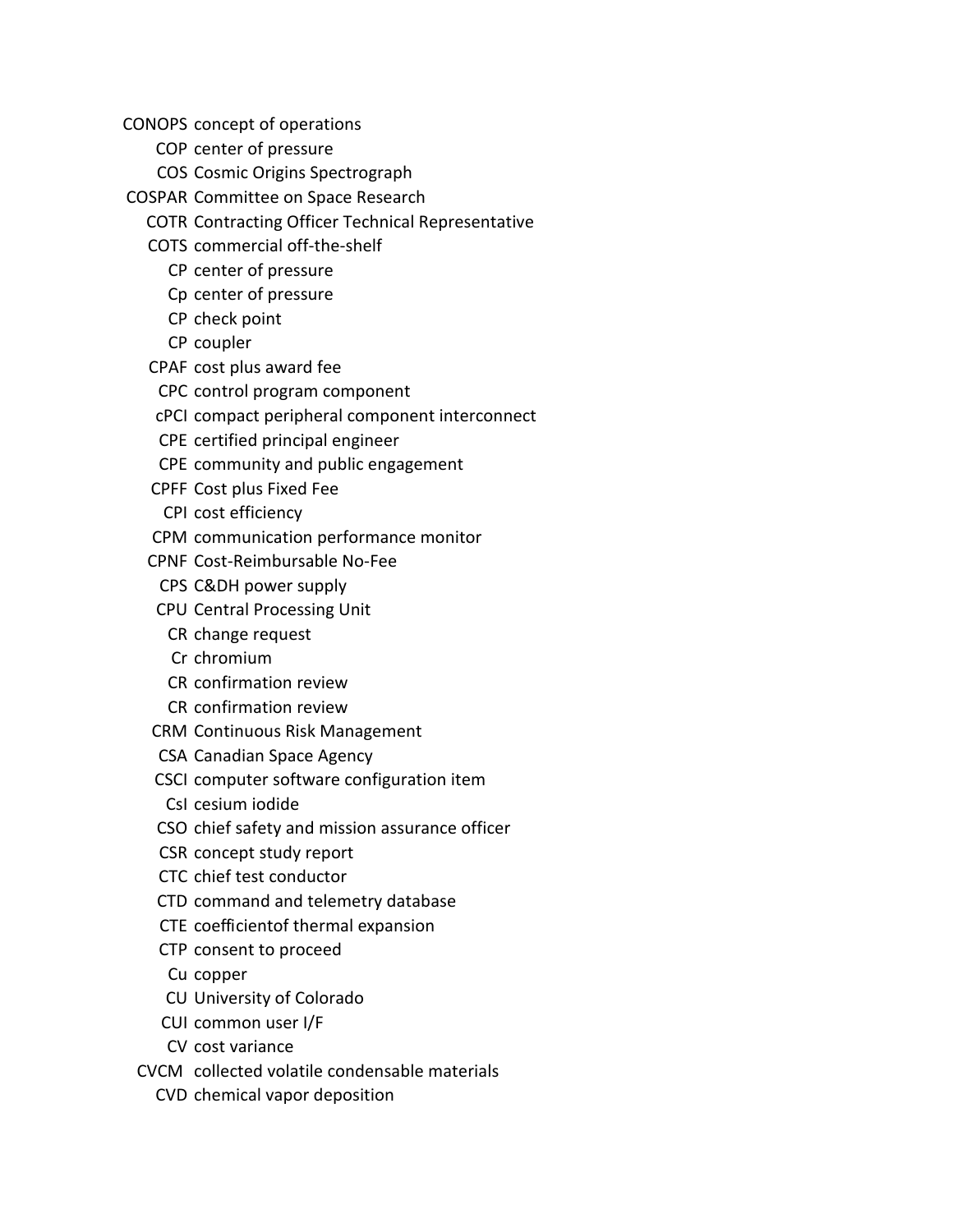- CVS concurrent versions system
- CWG Cost Working Group
	- d day
	- d delta notation (isotopic ratio)
	- D design
	- D deuterium
	- D scenerio drove module scoring
	- D- dextrorotatory
- D/A Digital to Analog
- D/L downlink
- D12 Discovery 12
- DA double amplitude
- DAWG Data and Archive Working Group
	- DB database
	- dB decibels
	- DB duplex back-to-back
	- dBi Decibels relative to isotropic
	- dbm power ratio in decibels
- DBPM data bus performcance monitor
	- DC direct current
	- dc direct current
- DCDC DC-to-DC converter
- DCMA Defense Contract Management Agency
- DDOR delta-differential one-way ranging
- DDOR Delta-Differential One-way Ranging
- delta-V Change in Velocity
	- Desat Desaturate
		- DG Director General
		- DGB disk gap band
		- DID data items description
		- DIS deputy instrument scientist
	- DISR Descent Imager-Spectral Radiometer on Huygens
	- DKF DSN keyword file
	- DL downlink
	- DLA declination of the launch asymptote
	- DLLE downlink loss executive
	- DLR Deutsches Zentrum für Luft- und Raumfahrt
	- dm decimeter
	- DN digital numbers
	- DNA deoxyribonucleic acid
- DNFPO Discovery and New Frontiers Program Office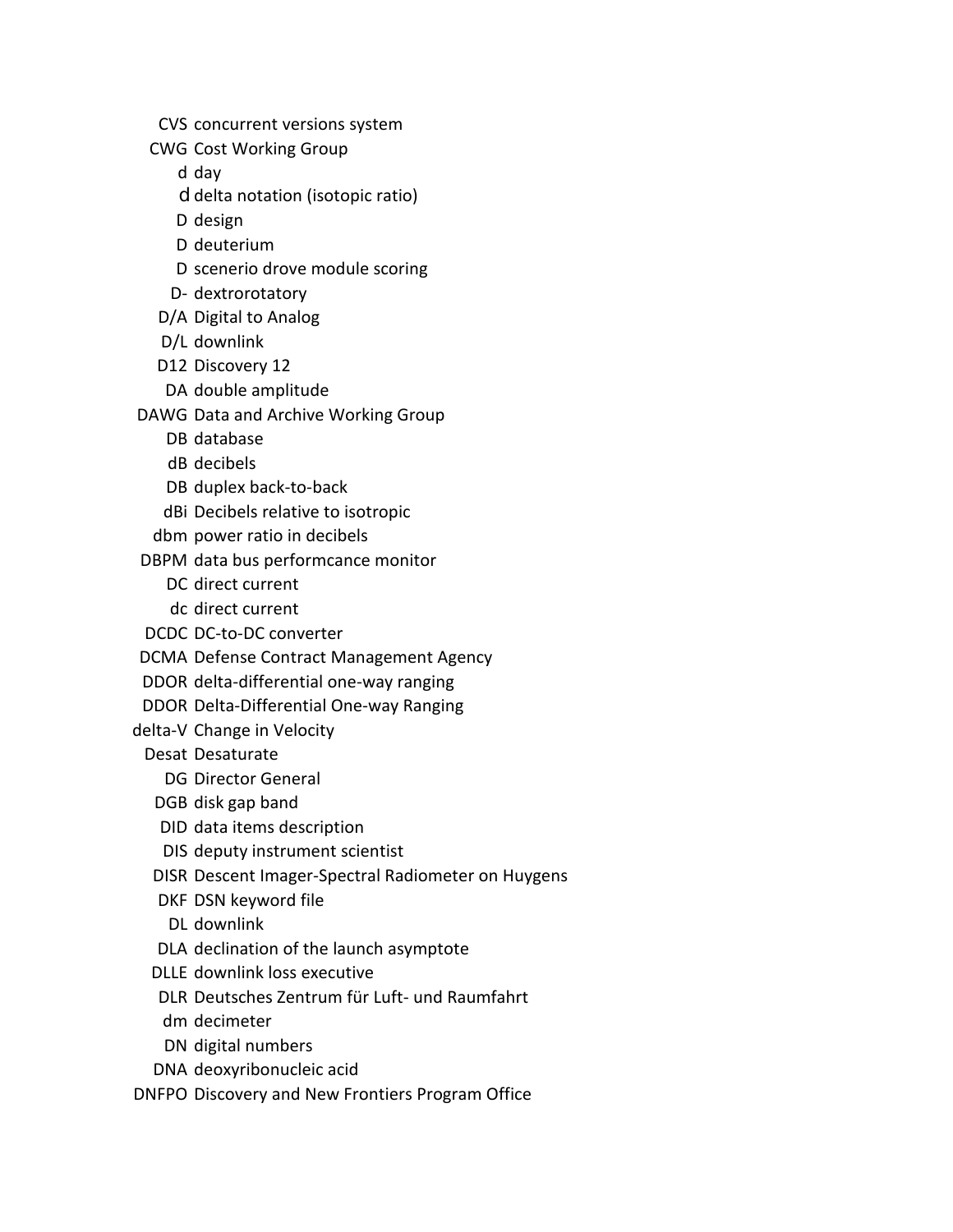- DoD Department of Defense
- DoD depth of discharge
- DOF degree of freedon

DOORS dynamic object-oriented requirements system

- DPI deputy principal investigator
- DPLR data-parallel line relaxation
- DPM deputy project manager
- DPM/R deputy project manager for resources
	- DPS deputy project scientist
	- DPU digital processing unit
- DRAM dynamic random access memory
- DRM design reference mission
- DSM Deep-Space Maneuver
- DSMC direct simulation monte carlo
- DSMS Deep Space Mission System
	- DSN deep space network
- DTCI data telemetry command interface
- DTCI Data Telemetry Command Interface
- DTCI-U Universal Data Telemetry Command Interface
	- DTGS deuterated triglycine sulfate
		- DV change in velocity
- DVR-8 8-port digital video recorder
- Dwgs drawings
	- DX diplexer
		- E east
		- e emissivity
		- E entry
		- E research
	- e.g. exempli gratia
- E/PO eduction and public outreach
	- EA Environmental Assessment
- EAC estimate at completion
- EAGER-PAK Cobham Life Support's Explosively Actuated Gas Energy Release
	- EAPS Earth Atmospheric and Planetary Sciences
		- ECB engineering change board
		- ECC Emergency Control Center
		- ECR engineering change request
		- ECS environmental control systems
	- EDAC Expandable Digital to Analog Converter
		- EDL Entry, Descent, and Landing
		- EDR Engineering Data Records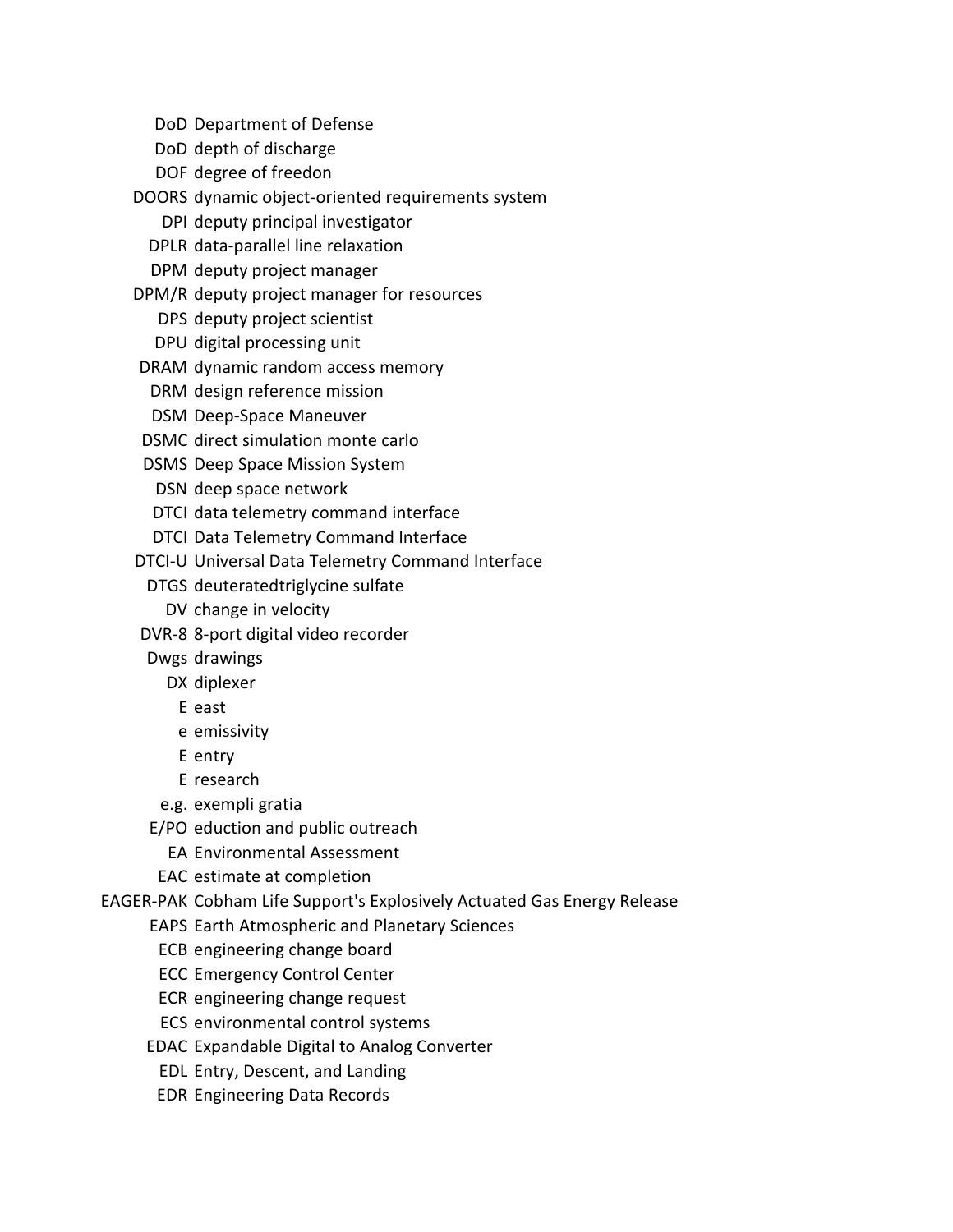EDR Engineering Design Review

EDU Engineering Development Unit

EEE electrical, electronic, and electromechanical

EEECB EEE control board

EELV Evolved Expendable Launch Vehicle

EEPROM electrically erasable programmable read only memory

EGA Earth gravity assist

EGSE electrical ground supportequipment

EIA Electronic Industries Alliance

EIS Environmental Impact Statement

ELV expendable launch vehicle

EM engineering model

EMF electromotive force

EMF Lockheed Martin Electronic Manufacturing Facility

EMI/EMC Electromagnetic Interference and Electromagnetic Compatability

EMI/EMC electromagnetic interference/capability

EMP Environmental Management Plan

EMPA Electron Microprobe Analysis

EO-1 Earth Observing One Mission

EOCY end of calendar year

EOL end of life

EOS/Aura Earth Observing System: Aura

EP Earth point

EPF extended payload fairing

EPR engineering peer review

EPS electrical power subsystem

EPSA Lockheed Martin Electrical Parts Stress Analysis

EQM engineering qualification model

ERB executive review board

ERD environmental requirements document

ESD electrostatic discharge

ESMD Exploration Systems Mission Directorate

ESP Emission of Solar Protons

Est estimated

ESTEC European Space Research and Technology Centre

ETC estimate to complete

etc et cetera

ETESP Earth targeting and entry safety plan

ETU engineering test unit

EV earned value

eV electron volt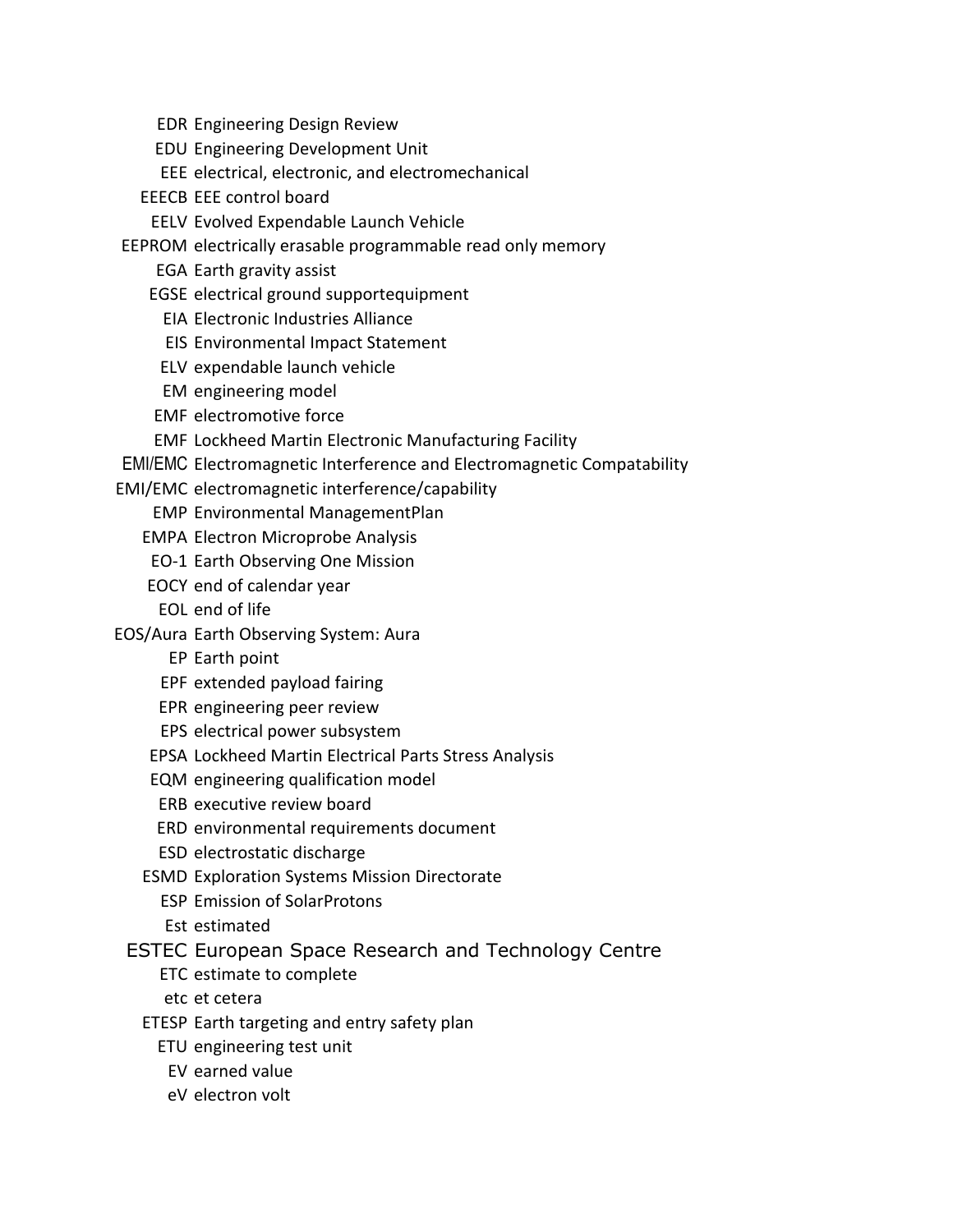- EVM Earned Value Management
- EVMS Earned Value Management System
	- Ex. External
- Expl. Exploration
	- F Full
	- f/ focal ratio
	- FA full angle
- FAR Federal Acquisition Regulation
- FAST Facilitated Access to the Space Environment for Technology Development and
- FCO functional check out
- FD Flight Dynamics
- FDLC final dynamic loads cycle
- FDS flight dynamics subsystem
	- Fe iron
- FEDS front end data system
- FEM finite element model
- FET field-effect transistor
- FHT fault history table
- FI front-illuminated
- FIB focused ion beam
- FK frame NAIF SPICE kernel
- Flt Flight
- Flt Dyn Flight Dynamics
	- FM Flight Manager
- FMEA failure mode and effects analysis
- FMECA Failure Mode Effects and Criticality Analysis
	- FO Foldout
- FONSI Finding Of No Significant Impact
	- FOR Flight Operations Review
	- FOS Faint Object Spectrograph
	- FOV field of view
	- FP fault protection
	- FPA focal plane array
- FPDD fault protection design document
- FPE focal plane electronics
- FPGA field-programmable gate arrays
- FPR fault protection executive
- FPVT fault protection verification test
- FRR flight readiness review
	- FS flight system
	- FS performed in Flight System Test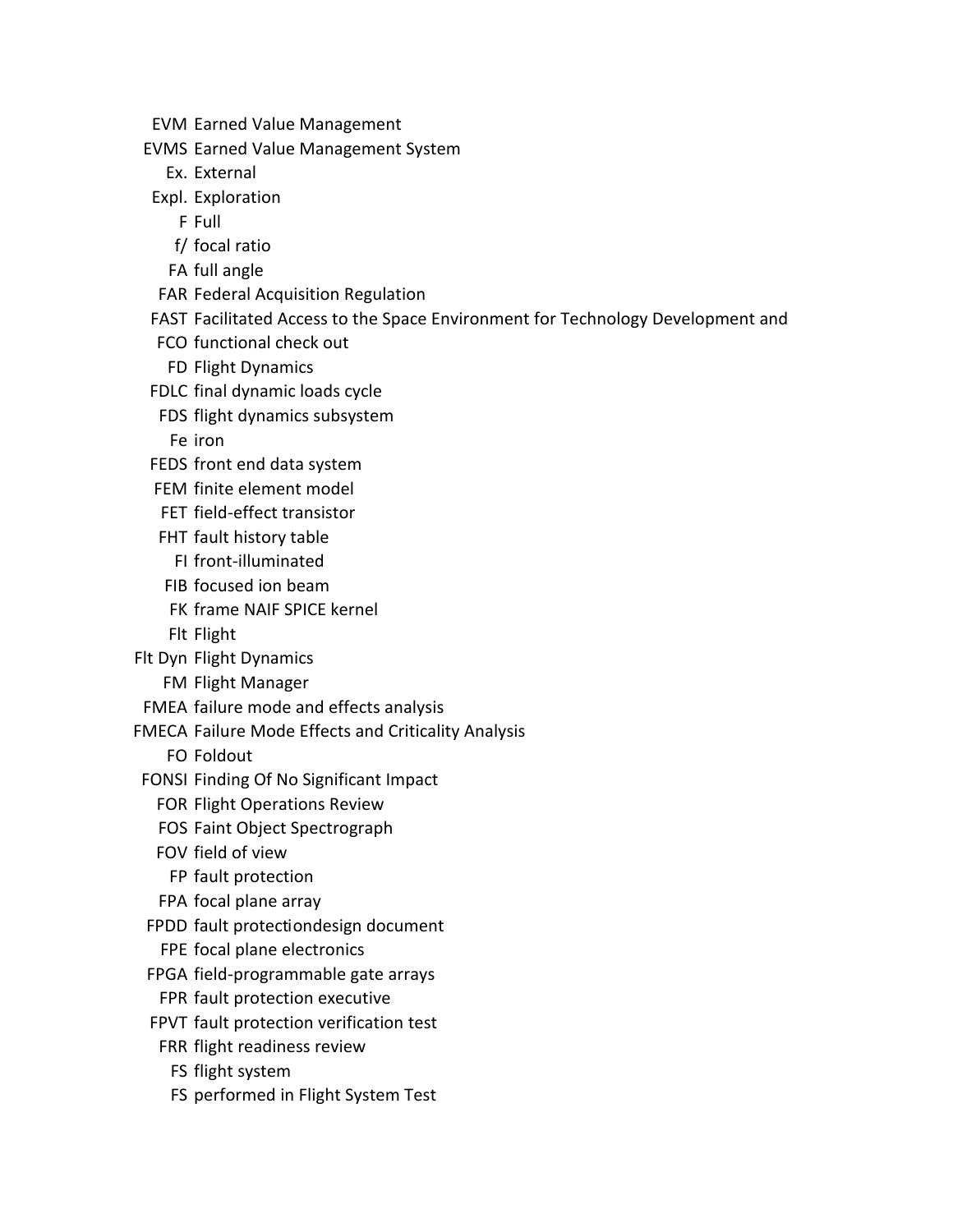- FSC flight software component
- FSM Flight System Manager
- FSW flight software
	- ft foot
- FT-IR Fourier transform infrared spectroscopy
	- FTA fault tree analysis
	- FTE full time equivalent
	- FVT functional validation test
	- FVT functional verification test
- fwd forward
- FWHM full width at half maximum
	- FY fiscal year
	- G Billion
	- g force of gravity
	- g gram
	- G green
- GALEX Galaxy Evolution Explorer
	- GB Gigabytes
	- Gb Gigabytes
	- Gbit gigabit
	- Gbits gigabits
- GBoF Great Balls of Fire: Comets, Asteroids and Meteors
- GC-MS gas chromatography with mass spectrometry
	- GCR galactic cosmic rays
	- GDS ground data software
	- Ge germanium
- GEMS Gravity and Extreme Magnetism
- GEVS general environmental verification specification
	- GFE government furnished equipment
	- GFP Government Furnished Property
- GHe helium gas
- GHz gigahertz
- GIDEP government-industry data exchange program GIF guidance, navigation, and control interface card
- GN&C guidance, navigation, and control
	- GN2 nitrogen gas
	- GNC guidance, navigation, and control
- GND ground
- GOES Geostationary Operational Environment Satellites
- GOES-R Geostationary Operational Environmental Satellite-R Series
- GOLD Rules Goddard Open Learning Design, GSFC Standard 1000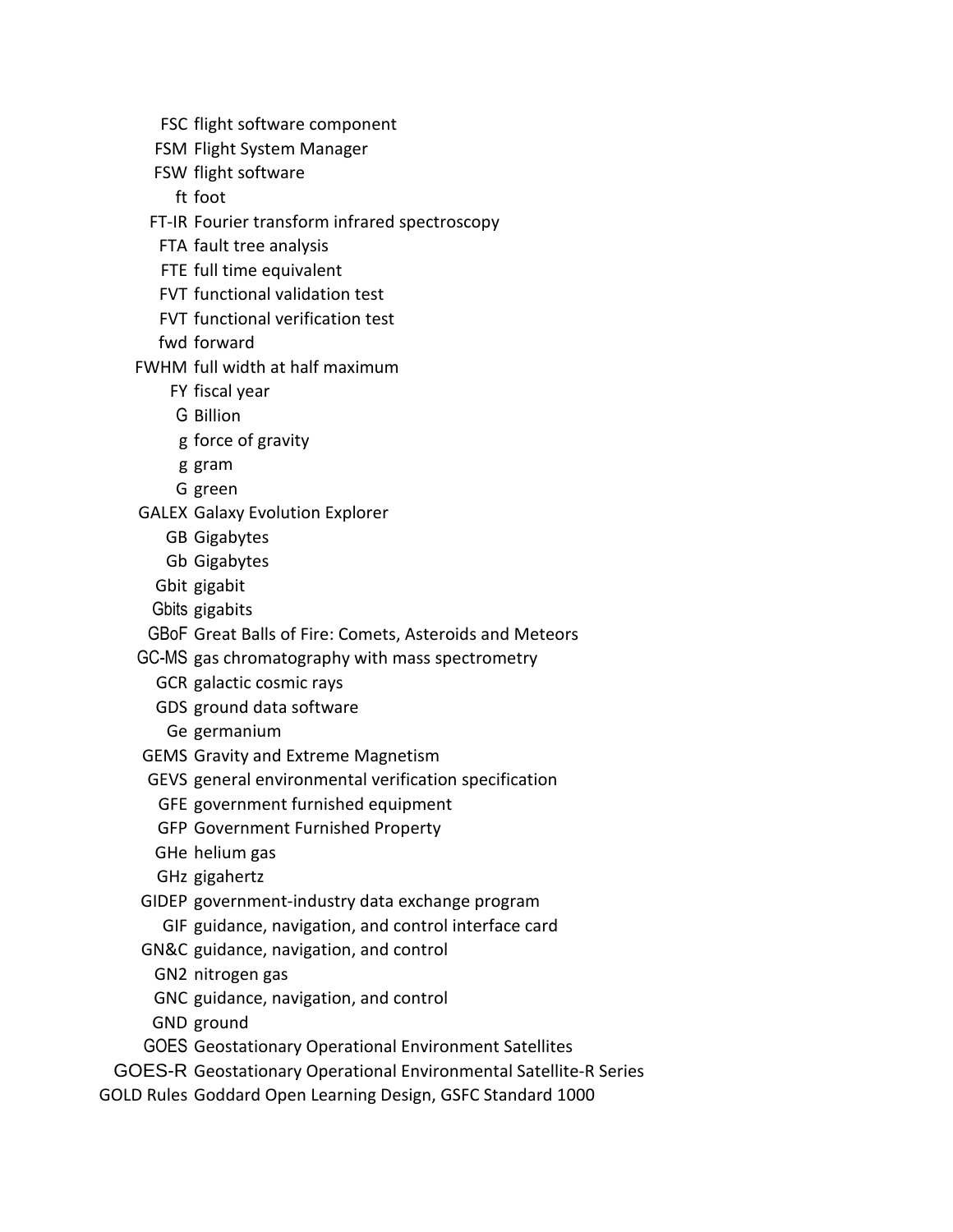GOWG ground operations working group

- GPIB general purpose interface bus
- GPR Goddard procedureal requirement
- GR gold rules
- GRAIL Gravity Recovery and Interior Laboratory
- GRAM global reference atmospheric model
	- Grav gravity
- GRNS Gamma Ray and Neutron Spectrometer
	- GRS Gamma Ray Spectrometer
- GRT ground readiness test
- GSE ground support equipment
- GSFC NASA Goddard Space Flight Center
- GSM Ground Systems and Mission Operations
- GSRT Goddard System Review Team
	- GV global variable
		- H hydrogen
- H/K Housekeeping
- H/W Hardware
- H1RG HgCdTe astronomical wide area infrared imager with  $1024\times 1024$  pixels, refere
- H2O water
- HA half angle
- HARA hypersonic air radiation algorithm
- HBCU/MI Historically Black Colleges and Universities/MinorityInstitutions
	- HCD hardware command distribution
	- HCO Harvard College Observatory
		- He helium
	- HED Howardite, Eucrite, Diogenite meteorites
	- HELT high energy lasers
	- HEOMD NASA's Human Exploration and Operations Mission Directorate
		- HEPA high efficiency particulate air
		- HEPS High-Efficiency Power Supply
	- HETE-2 The High Energy Transient Explorer
		- HFS high fidelity simulator
		- Hg mercury
		- HGA high gain antenna
	- HgCdTe mercury cadmium telluride
		- Hi high
		- HiRISE High Resolution Imaging Science Experiment
			- HK Housekeeping
		- HKPS housekeeping power supply
		- HLFP High Level FaultProtection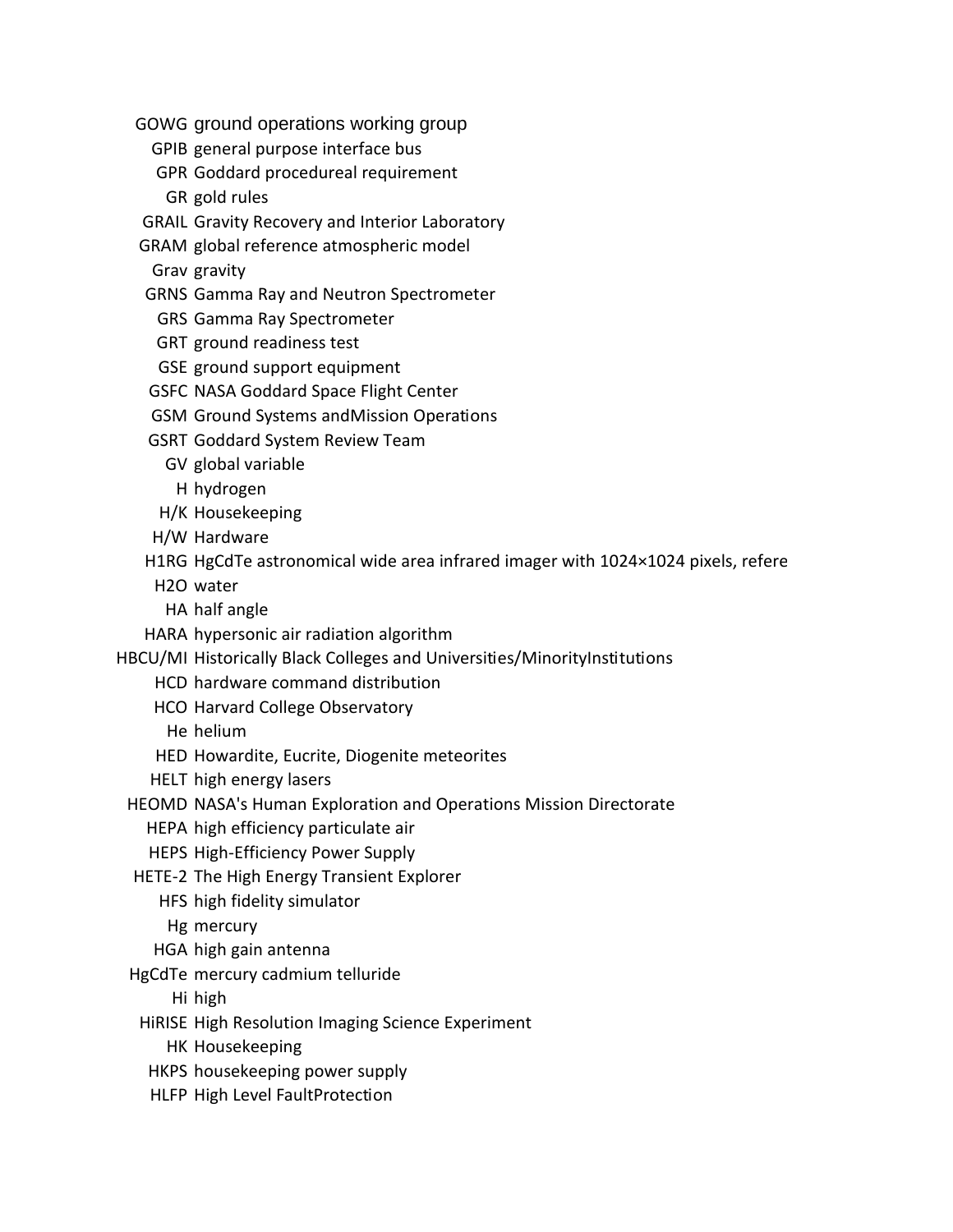- HLP higher-level data products
- HPLV-1 high pressure latchvalve
	- HQ headquarters
	- hr hour
- HRVDM Hubble Robotic Vehicle Deorbit Module
	- HS heatshield
- HSPD-12 Homeland Security Directive 12
	- HST Hubble Space Telescope
	- htr heater
	- HUB Historically Underutilized Business
	- HUBZ Historically Underutilized Business Zones
		- HW hardware
	- HWIL hardware in the loop
		- Hz hertz
			- I inspection
			- I iodine
		- I/F interface
		- I/O input/output
		- I&T integration and testing
		- IAO Industry Assistance Office
		- IAR independent assessment review
		- IBR integrated baseline review
		- IC Ithaca College
		- ICD interface control document
	- ICDH interface control and data handling
	- ICESat Ice Cloud, and Land Elevation Satellite
	- ICP-MS Inductively Coupled Plasma Mass Spectroscopy
		- ID identity
		- IDP internet data protocol
		- IDR interim design review
		- IES Ion and Electron Sensor
		- IEST Institute of Environmental Sciences and Technology
		- IFOV instantaneous field of view
			- IIS Indigo Information Services, LLC
			- IK instrument NAIF SPICE kernel
			- IM instrument manager
	- IMAGE Imager for Magnetopause-to-Aurora Global Exploration
		- IMP Imager for Mars Pathfinder
		- IMS integrated master schedule
		- IMU Inertial Measurement Unit
			- in inch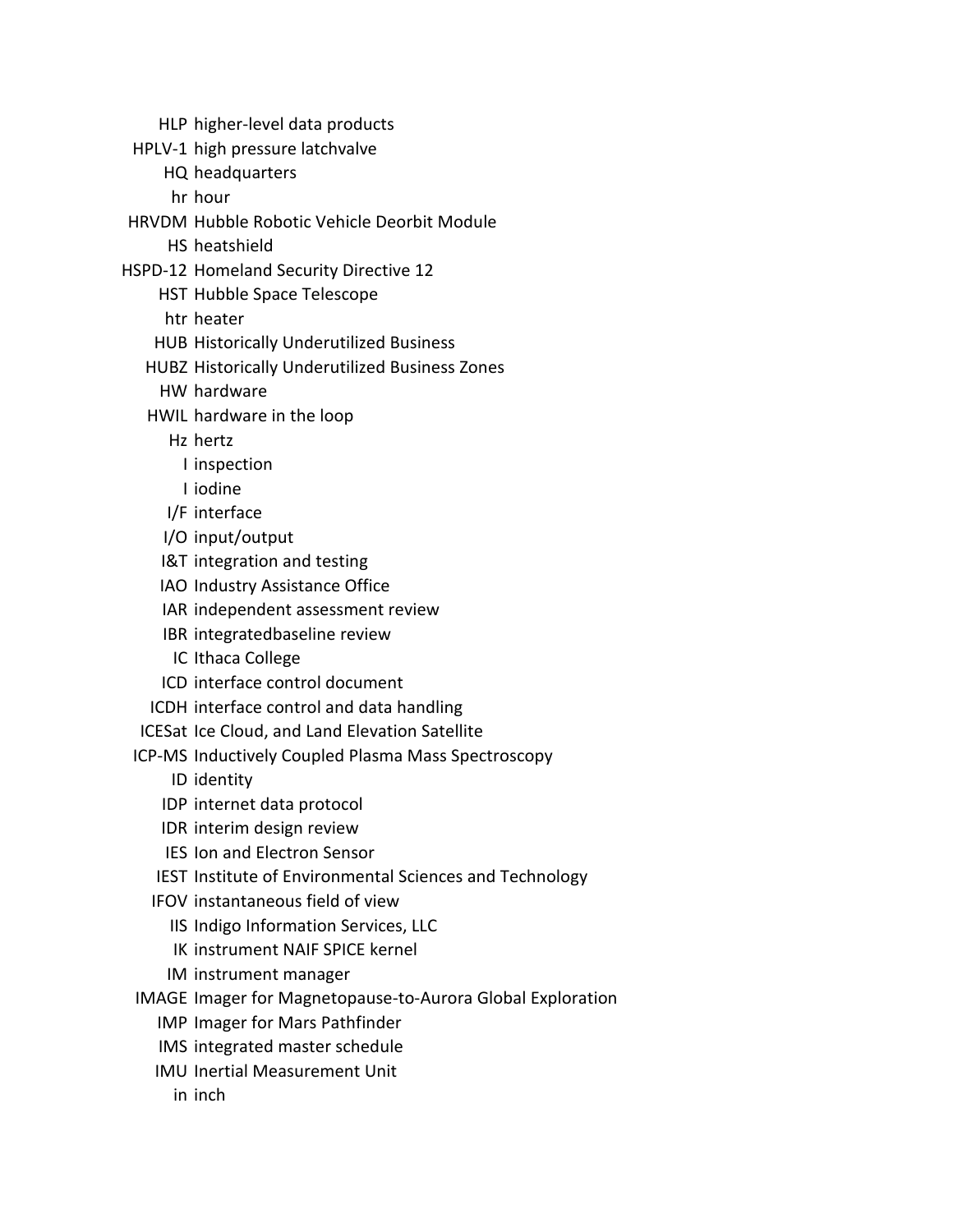- INAF Osservatorio Astrofisico di Arcetri
- InGaAs indium gallium arsenide
	- IO input/output
	- IP internet protocol
	- IP Internet Protocol
	- IPEP IV&V project execution plan
	- IPETS Integrated Parametric Estimating Tool Set
	- IPTO initial powered turn-on
		- IR infrared
	- IR&D internal research and development
	- IRAD Internal Research and Development
	- IRCD interface requirements control document
		- IRD interface requirements document
		- IRT independent review team
			- IS Instrument Scientist
		- IS isolator
		- ISC current under short circuit
		- ISE instrument systems engineer
	- ISM Instrument System Manager
	- ISO Infrared Space Observatory
	- ISO International Standards Organization
	- ISO Isolator
	- ISS Imaging Science Subsystem
	- IT information technology
	- ITAR international traffic in arms regulations
	- ITLO integration, test, and launch operations
	- IV&V Independent Verification and Validation
	- IVV Independent Verification and Validation
	- IWG Instrument Working Group
		- J joule
- J-Asteroid java asteroid mission-planning and analysis for remote sensing
	- J2000 Julian date 2451545.0 TT
	- JAXA Japan Aerospace Exploration Agency
	- JHU Johns Hopkins University
	- JPIP Joint Project Implementing Plan
	- JPL NASA Jet Propulsion Laboratory
	- JSC NASA Johnson Space Center
	- JWST James Webb Space Telescope
		- K K shell emission line
		- K kelvin
		- K potassium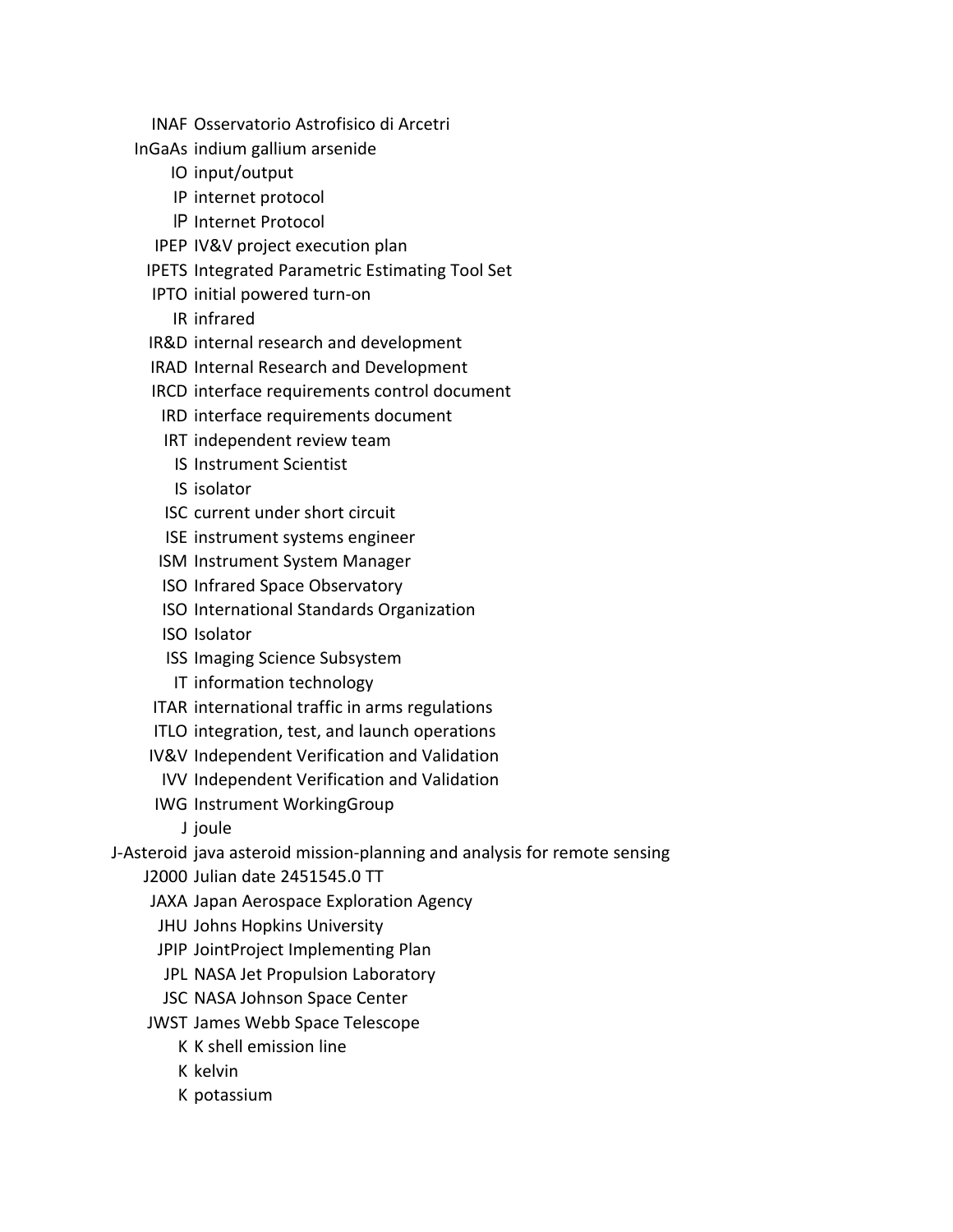K thousand

K12 kindergarten through twelfth grade

kbit kilobit

KBO Kuiper Belt Object

kbps kilobits per second

KC Kingsborough Community College of the City University of New York

KDP key decision point

keV kiloelectron volt

keV Thousand electron volts

kg kilogram

kHz Thousand hertz

km kilometer

KOZ keep-out zone

KPMP key project management practices

krad Thousand rads (10 gray)

Krad(Si) 100 kiloergs/grams of silicon

KSC NASA Kennedy Space Center

ksi kilopound per square inch

kx spring force

kΩ kiloohm

L launch

l length

L level

L levorotatory

L x C liklihood versus consequence

L- Pre-Launch

L+ Post-Launch

L2MS Two Step Laser Desorption Mass Spectrometry

LAC LEISA Atmospheric Corrector

LAPST Lunar and Planetary Sample Team

LaRC NASA Langley Research Center

LAURA Langley Aerothermodynamic Upwind Relaxation Algorithm

lbf pound force

lbs pounds

LC launch complex

LC-MS Liquid Chromatography Mass Spectrometry

LCROSS Lunar Crater Observation and Sensing Satellite

LEISA Linear Etalon Imaging Spectral Array

LELT low energy lasers

LGA low gain antenna

Li lithium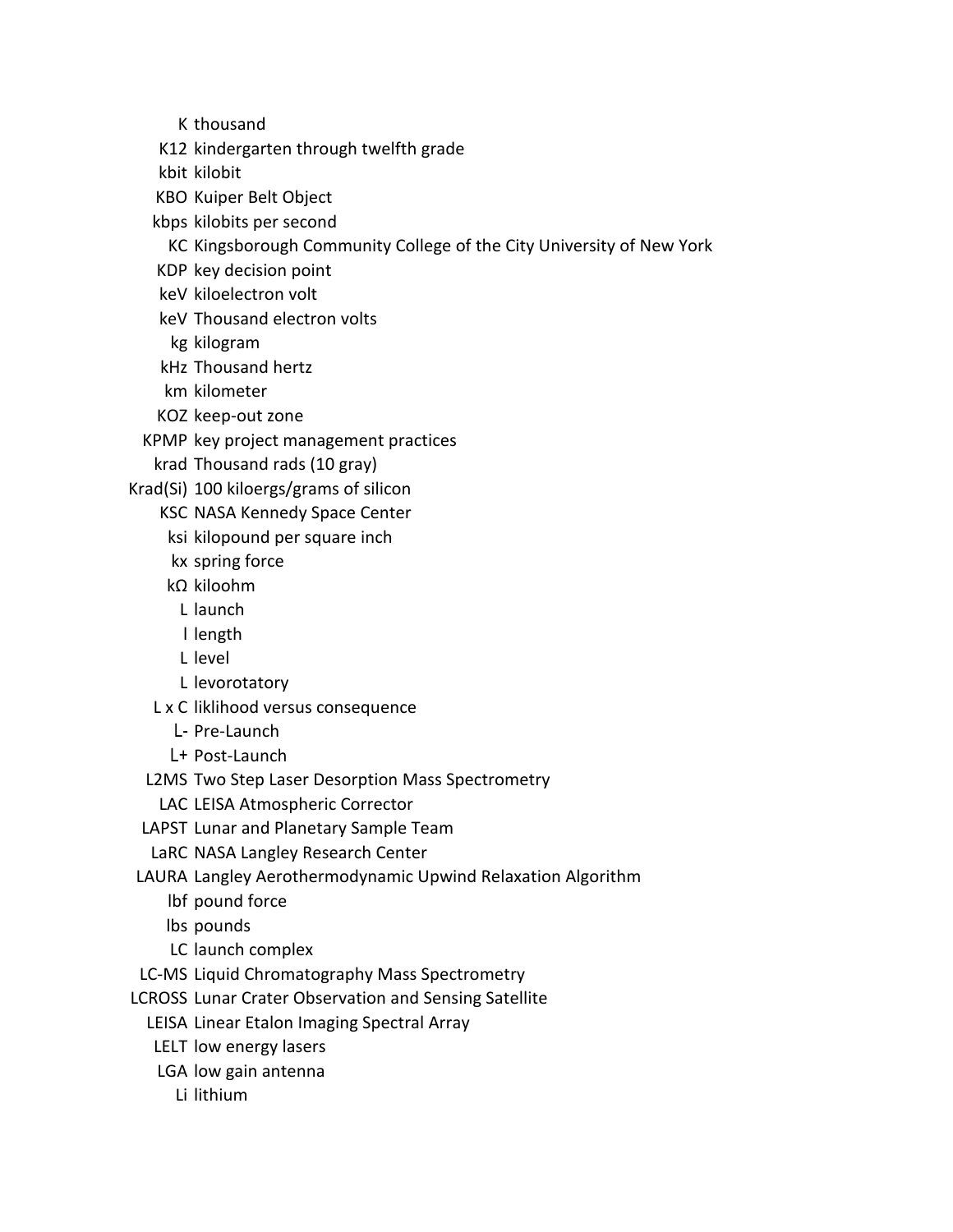LIDAR Light Detection and Ranging

LiSO2 lithium sulfate

LIT lost in time

LL Lincoln Laboratory

LL long lead

LL long-lead

LLC Limited Liability Company

LLIL limited life items list

LLN lessons learned network

LM Lockheed Martin Corporation

LM-SSC Lockheed Martin Space Systems Company

LMA Lockheed Martin Aeronautics

LMCO Lockheed Martin Corporation

LMSSC Lockheed Martin Space Systems Company

LOC lines-of-code

LOLA Lunar Orbiter Laser Altimeter

LOS loss of sample

LOTIS Livermore Optical Transient Imaging System

LPF large payload fairing

LPI Lunar and Planetary Institute

LPL Lunar and Planetary Laboratory

LRD launch readiness date

LRD Launch Readiness Date

LRO Lunar Reconnance Orbiter

LROC Lunar Reconnaissance Orbiter Camera

LRR launch readiness review

LSAPT Lunar Sample Analysis and Planning Team

LSK Leapsecond Kernel

LSM launch segment manager

LSP Launch Service Program

LSSP launch site support plan

LSTO launch service task order

LTR low thrust REA

LUT lookup-table

LV latch valve

LV launch vehicle

LV Launch Vehicle

LVDS low voltage differential signal

LVF linear variable filter

LVPS low voltage power supply

LWS Living With A Star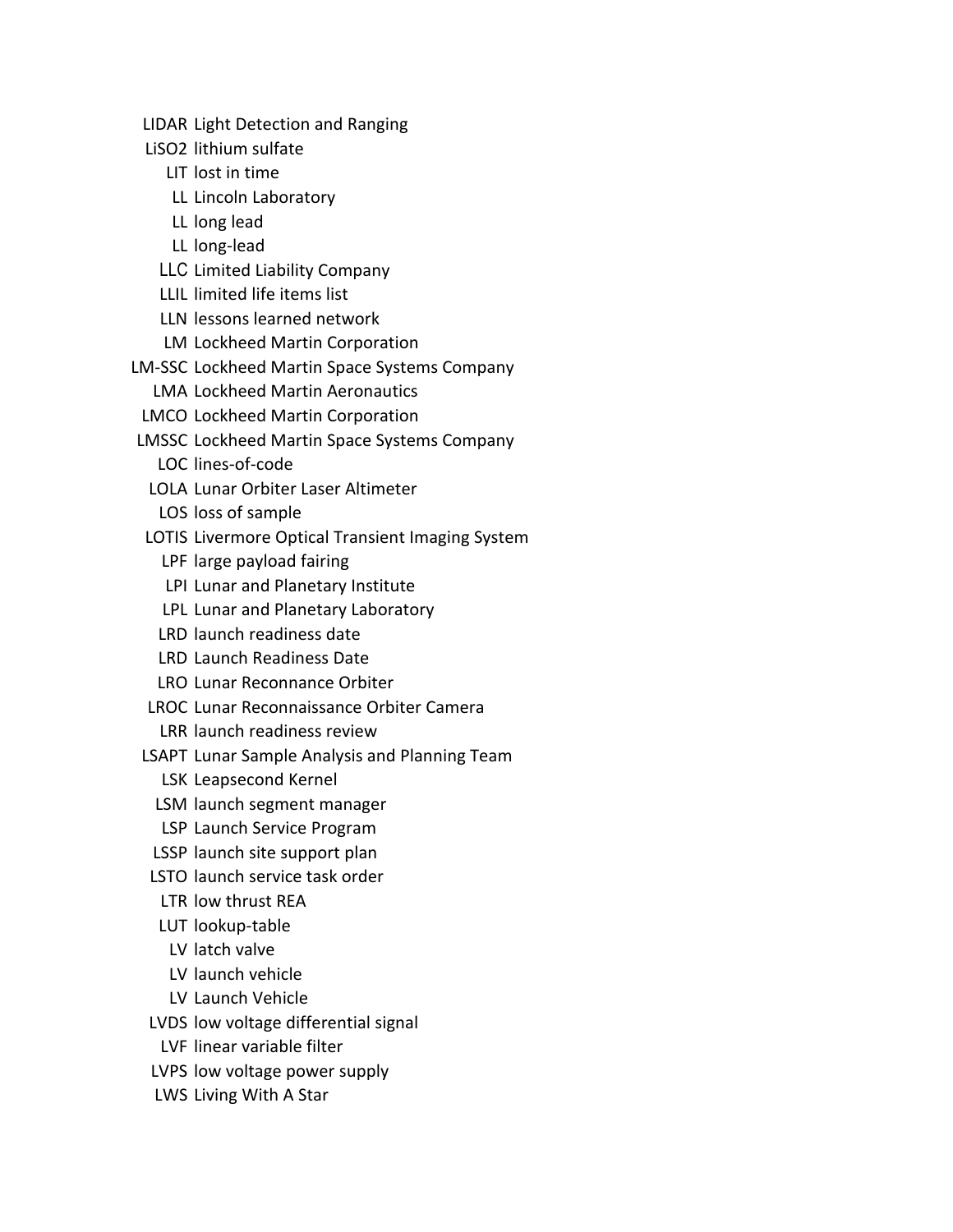LxC likelihood versus consequence

- m meta
- m meter
- M million
- M mitigate
- M&P Materials and Processes
- M55J/PC a graphite/polycyanate composite
	- MA mission assurance
	- MAAF Michael Army Air Field
- MAC-M motor articulator control module
- MAC88105,11 MacAlpine Hills Icefield meteorite 88105 split 11
	- MACM motor articulator control module
		- MAD motor articulation driver
	- MADC motor controller card
	- MAIP mission assurance implementation plan
	- MAR mission assurance requirement
	- MAVEN Mars Atmosphere and Volatile EvolutioN
		- Mb megabits
		- MB megabytes
		- Mbps megabits per second
		- Mbyte megabyte
		- MCPM momentum control performance monitor
			- MD Mission Director
			- MDA MacDonald, Dettwiler and Associates
			- MDC Motor Drive Card
			- MDR mission definition review
			- MDR Mission Design Review
				- ME main engine
				- Me methyl
				- ME month end
	- MeanEclp Mean Ecliptic
		- MEB main electronics box
		- MEI Muñiz Engineering, Incorporated
		- MEL master equipment list
		- MEOP maximum expected operating pressure
			- MER Mars Exploration Rover
	- MESR noise equivalent spectral radiance
- MESSENGER MErcury Surface, Space ENvironment, GEochemistry, and Ranging
	- MEV maximum expected value
	- MEV Maximum Expected Value
	- MeV megaelectron volts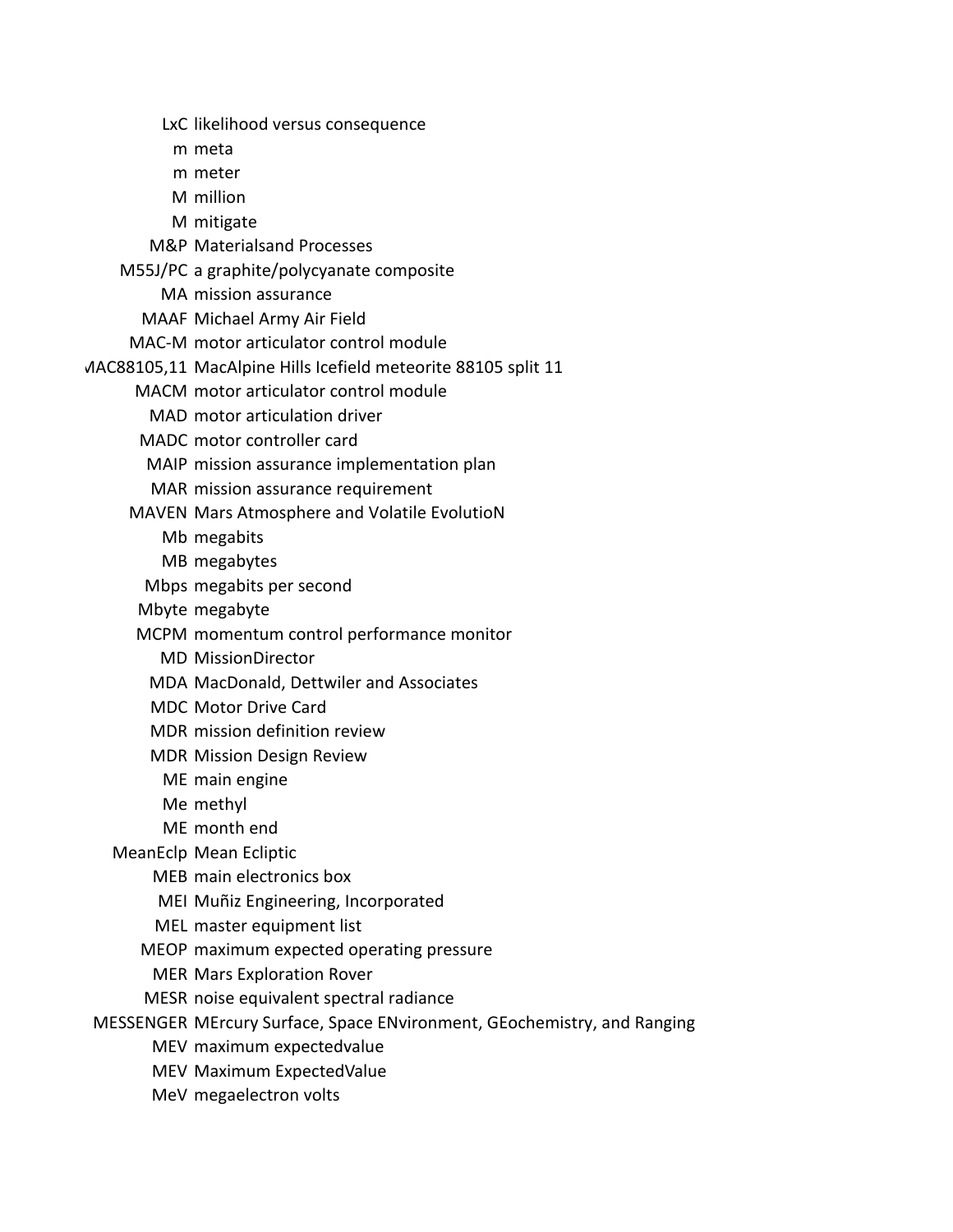MFB multi-function bus Mg magnesium mg milligram MG Mixed Gravel MGA medium gain antenna MGS Mars Global Surveyor MGSE mechanical ground supportequipment MHz megahertz MICD mission interface control document micro-g microgravity micron micrometer MIF Maneuver Implementation File MIL military standard mil Thousandth of an inch (25.4  $\mu$ m) MIMU Miniature Inertial Measurement Unit min minute Mini-TES Miniature Thermal Emission Spectrometer MIPS manadatory inspection points MIPS million instructions per second MIS management information system MIT Massachusetts Institute of Technology MIUL materials identification and usage lists MIWG mission integration working group MIXS Mercury Imaging X-Ray spectrometer mJ millijoule MLI multi-layer insulation mm millimeter MM mission management MMR monthly management review MMS Magnetospheric Multiscale Mn manganese mN millinewton MOC Mission Operations Center MOI moment of inertia MOIT moment of inertia test MOM mission operations manager MOR mission operations review MoS2 molybdenum disulfide MOSFET metal–oxide–semiconductor field-effect transistor MOU Memorandum of Understanding MP match point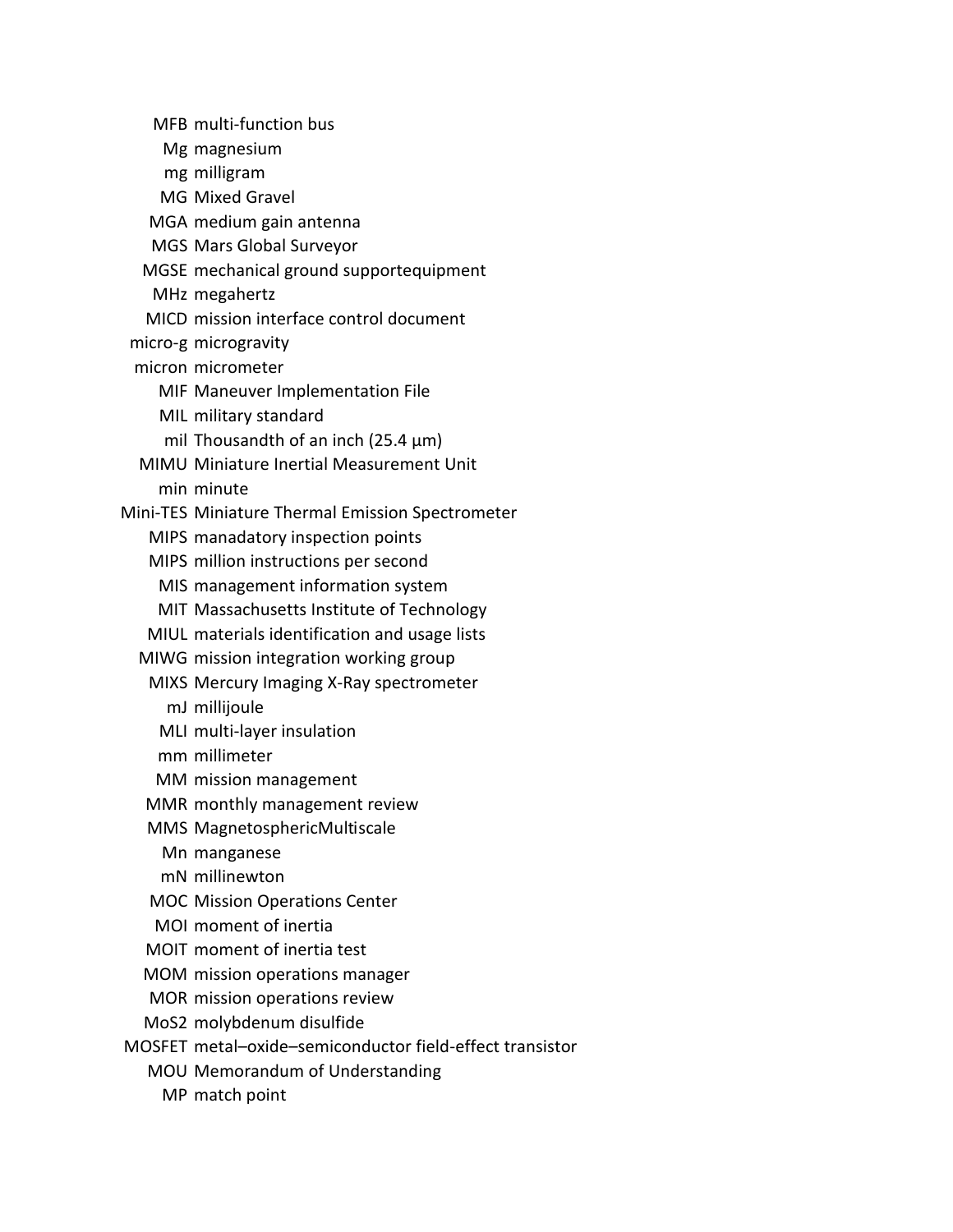MPCB materials and process control board

MPCP mishap preparedness and contingency plan

MPD mission phase discriminator

MPDR mission preliminary design review

MPE Materials & Processes Engineer

MPM Micro-Frame Program Manager

Mrad million rads (10 kilogray)

mrad milliradian

MRB material review board

MRD mission requirements document

MRO Mars Reconnaissance Orbiter

MRR mission requirements review

MS Mass Spectrometry

MS Microsoft

ms millisecond

MSA mission support area

MSA multi-mission support area

MSE mission systems engineer

MSFC NASA Marshall Space Flight Center

MSL Mars Science Laboratory

MSR Mars Sample Return

MSR monthly status review

MSR Monthly Status Review

MSSS Malin Space Science Systems

MST Lockheed Martin Mission Systems Training

Mt mount

MTF modular transferfunction

MTF multipurpose test facility

MUS mission unique services

MUX multiplexer

Mv Apparent Visual Magnitude

MWG management working group

Myr million years

mΩ milliohm

N newton

N nitrogen

N north

N-SAT-110 a geostationary communications satellite

N.C. normally closed

N/A non-aplicable

N2 nitrogen gas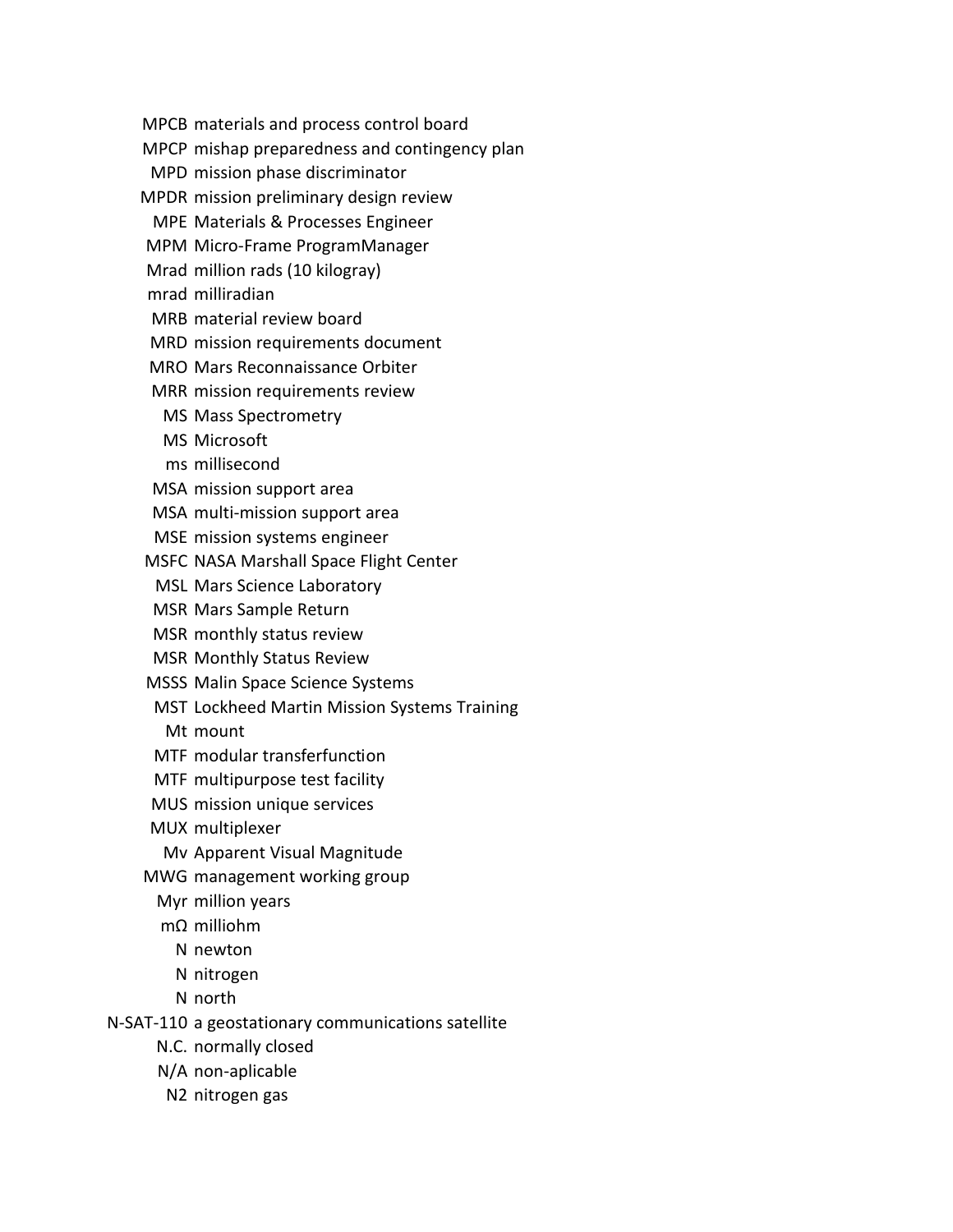N2H4 hydrazine

Na sodium

- NAIF Navigation and Ancillary Information Facility
- NAIS NASA Acquisition Internet Service
- nanoSIMS Nanoscale Secondary Ionization Mass Spectrometry
	- NAR Non-Advocacy Review
	- NASA National Aeronautics and Space Administration
	- NavCam navigation camera
		- Nd neodymium
		- ND neutral density
	- Nd:YAG neodymium-doped yttrium aluminium garnet
		- NDI nondestructive inspection
		- NEAR Near Earth Asteroid Rendezvous Shoemaker
		- NEDe Noise Equivalent Delta Emissivity
		- NEO Near-Earth Object
		- NEPA National Environmental Policy Act
	- NEQAIR nonequilibrium air radiation
		- NESC NASA Engineering and Safety Center
		- NESR noise equivalent spectral radiance
		- NExT New Exploration of Comet Tempel-1
			- NF New Frontiers
		- NF-3 New Frontiers cycle 3
	- NFDPO Discovery and New Frontiers Program Office
		- NFP New Frontiers Program
		- NFPO New Frontiers Program Office
		- NFSS New Frontiers in the Solar System
		- NFT natural feature tracking
		- ng nanogram
		- Ni nickel
	- NICMOS Near Infrared Camera and Multi-Object Spectrometer
		- NID NASA Interim Directive
		- NIR Near Infrared
	- NIRCam Near Infrared Camera
		- NIST National Institute of Standards and Technology
		- NLS NASA launch services
		- NLT not later than
		- nm nanometer
	- NMNH National Museum of Natural History
		- NMP N-methyl-2-pyrrolidone
			- No number
	- NOAO National Optical Astronomy Observatory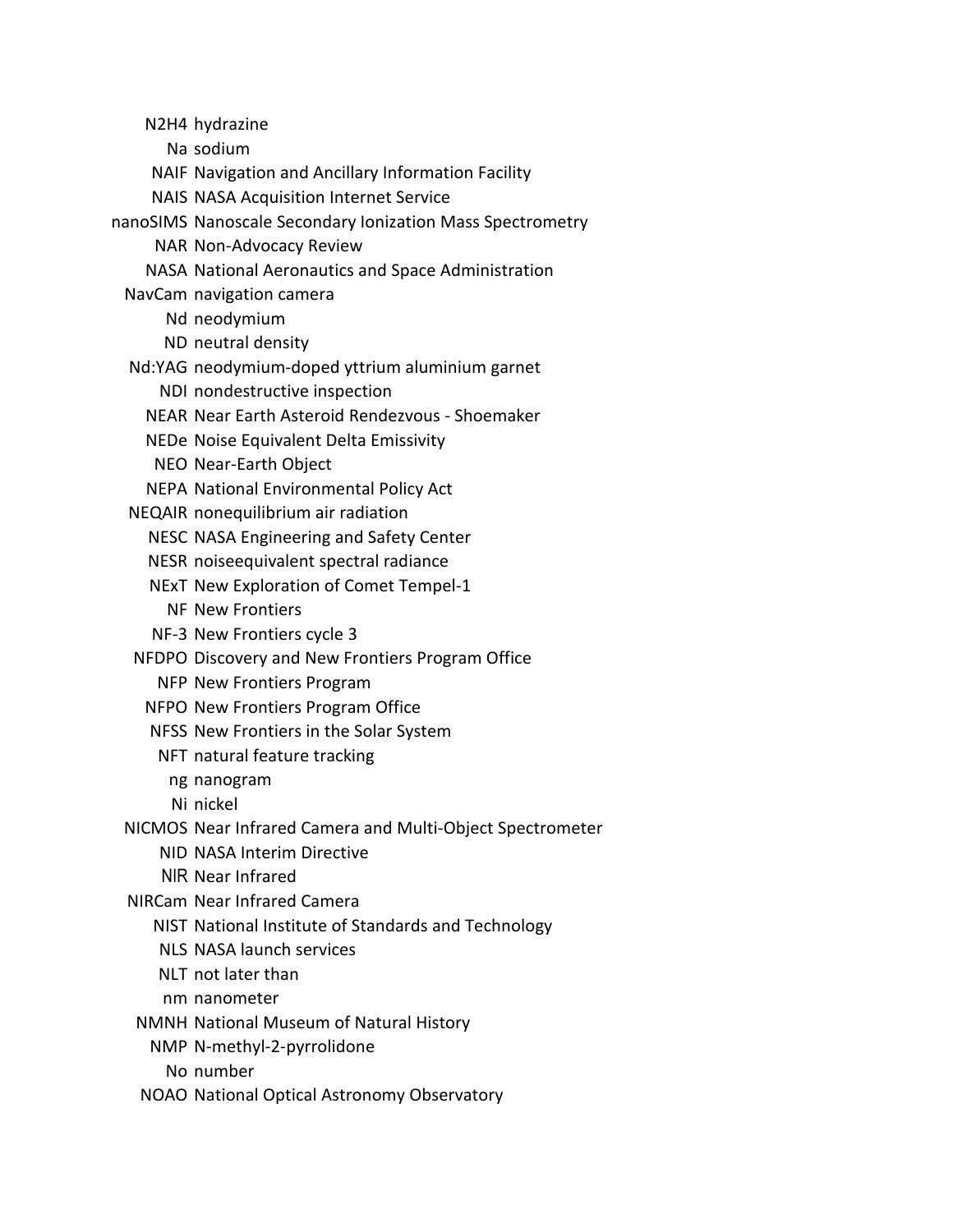NOSSE New Opportunities in Solar System Exploration

- NPD NASA Policy Directive
- NPP National Polar-Orbiting Operational Environmental Satellite System (NPOESS)
- NPR NASA procedural requirement
- NRC National Research Council
- NRE Non-recurring engineering
	- ns nanosecond
- NSF National Science Foundation
- NSI NASA standard initiator pyrotechnic device
- NSS non-standard services
- NSSDC National Space Science Data Center
	- NTE not to exceed
	- NVR non-volatile residue
		- o ortho
		- O oxygen
- O-Rex OSIRIS-REx
- O-REx OSIRIS-REx
	- OAP off-axis parabolic
- OCAMS OSIRIS-REx Camera Suite
	- OCO Orbiting Carbon Observatory
- OCSSG Organic Contamination Science Steering Group
	- OD orbit determination
	- ODC Other Direct Charge
- ODM orbit departure maneuver
- ODOCS OSIRIS-REx document server
	- ODY Mars Odyssey
		- OE Opposition Effect
	- OIA Office of Instruction and Assessment
	- OIA operational interface agreement
	- OL battery on-line
	- OLA OSIRIS-REx Laser Altimeter
- ONIMS OSIRIS-REx Neutral and Ion Mass Spectrometer
- OpNav optical navigation
	- OPO Optical Parametric Oscillator
	- OPT OSIRIS-REx Planning Tool
	- OPZ operational pointing zone
	- OREX OSIRIS-REx
	- Orgs organizations
	- ORR operational readiness review
	- ORT operational readiness tests
	- OS operating system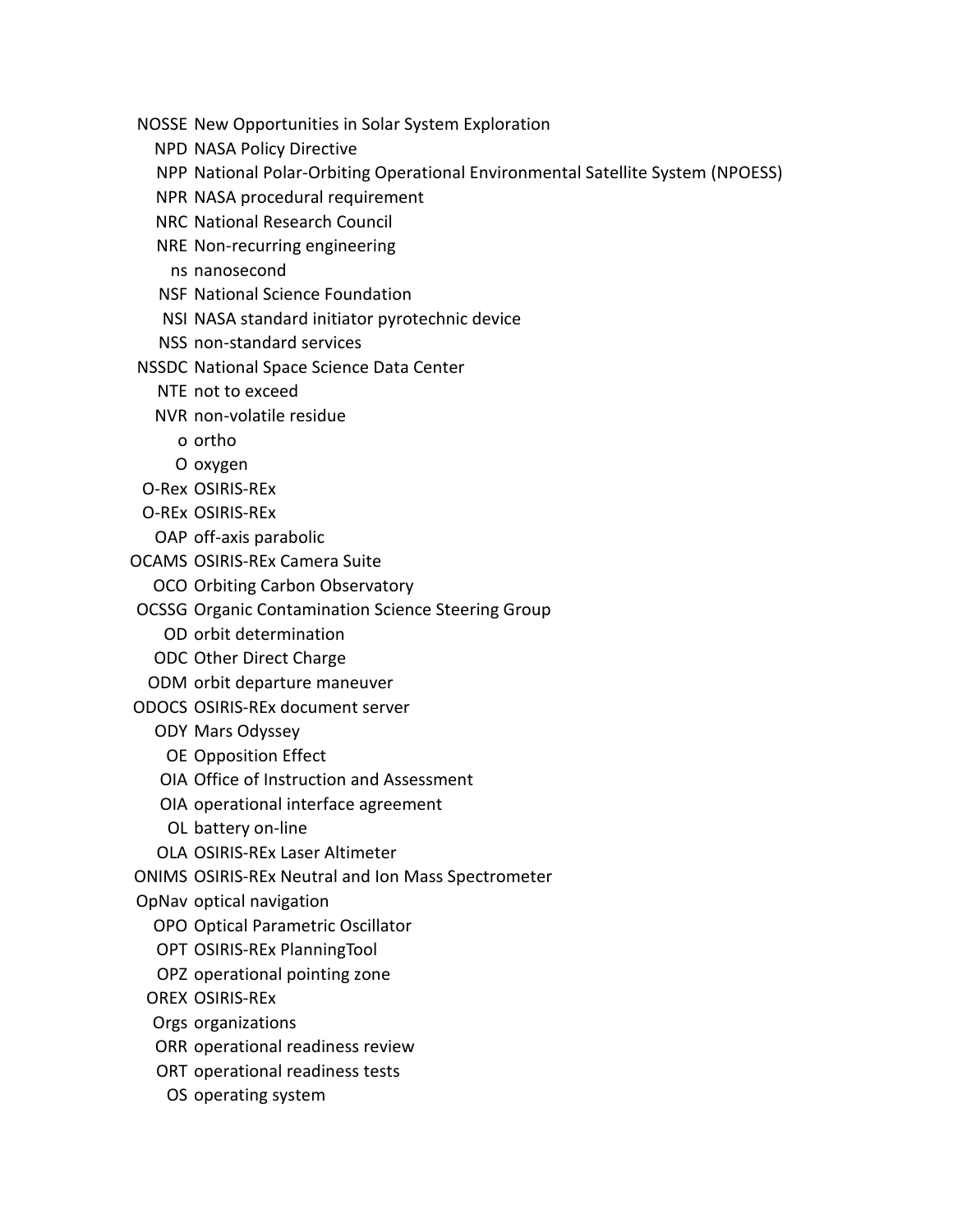OSIRIS Origins, Spectral Interpretation, Resource Identification, and Security NASA Discovery OSIRIS-REx Origins, Spectral Interpretation, Resource Identification, and Security–Regolith

OTES OSIRIS-REx Thermal Emission Spectrometer

OVIRS OSIRIS-REx Visible and Infrared Spectrometer

- p para
- P partial
- P participates in scenario
- P Phosphorous
- p ratio of the circumference to diameter of a circle
- P/N part number
- PA Power Amplifier
- PAAD pointing and alignment document
- PAIP Product Assurance Implementation Plan
- PAL program asset library
- PAO Public Affairs Office
- PAPL program approved parts list
- PAPU pyro and propulsion unit
- PAR performance assurance requirements Pb lead
- PBRA portfolio based risk assessment
- PCA pressurant control assembly
- PCB parts control board
- PCB printed circuit board
- PCK planetary constants NAIF SPICE kernel
- PCPM power control performance monitor
	- PCR polymerase chain reaction
		- Pd paladium
- PDACS power distribution and control system
- PDDU power distribution and drive unit
	- PDF Probability Distribution Function
- PDLC preliminary dynamic load cycle
- PDP propulsion, diode & pyro
- PDR preliminary design review
- PDS planetary data system
- PE preliminary examination
- PER pre-environmental review
- PFM proto-flight model
- PFR problem failure report
- pg picogram
- PGSR Preliminary Ground System Review
	- Ph phase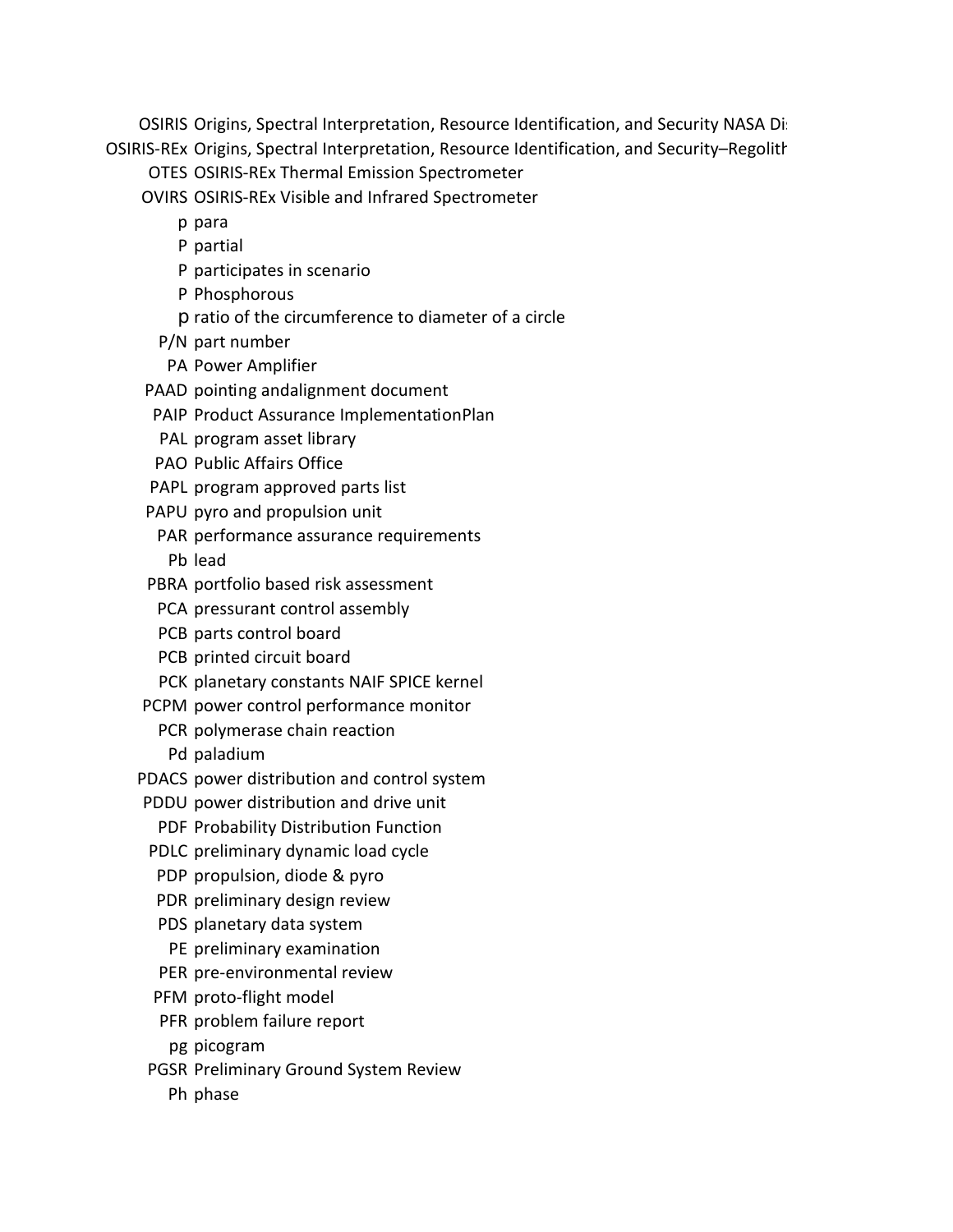- Ph.D. doctor of philosophy
- PHA potentially hazardous asteroid
- PHST packaging, handling, storgae, and trasnportation
- PHX Phoenix
	- PI principal investigator
- PIA propellant isolation assembly
- PICA phenolic impregnated carbon ablator
	- PIP Project Implementation Plan
- PIU Propulsion and Pyrotechnic Initiation Unit
- PLA program level requirement
- PLAR Post-Launch Assessment Review
	- PLF payload fairing
- PLRA program level requirements appendix
	- PM Phase Modulation
	- pm post meridiem
	- PM project manager
	- PM Project Manager
- PMAD power management and distribution
	- PMD propelland management device
	- PMP parts, materials, and processes
- PMPCB parts, materials and processes control board
	- PO purchase order
	- POD point of departure
	- POP pyro or propulsion card
- PowerPC Performance Optimization With Enhanced RISC Performance Computing
	- ppb parts per billion
	- PPCO Project Planning and Control Officer
	- ppm parts per million
	- PPO Planetary Protection Officer
	- PPP Planetary Protection Plan
	- PPS pulse per second
	- pps Pulse Per Second
	- PR problem report
	- PR/PFR problem reporting/problem failure reporting
		- PRA Probabilistic Risk Assessment
		- PRE project reliability engineer
- Prox-Ops proximity operations
	- PRT platinum resistance thermometer
	- PS project scientist
	- PSA parts stress test
	- PSE Project Systems Engineer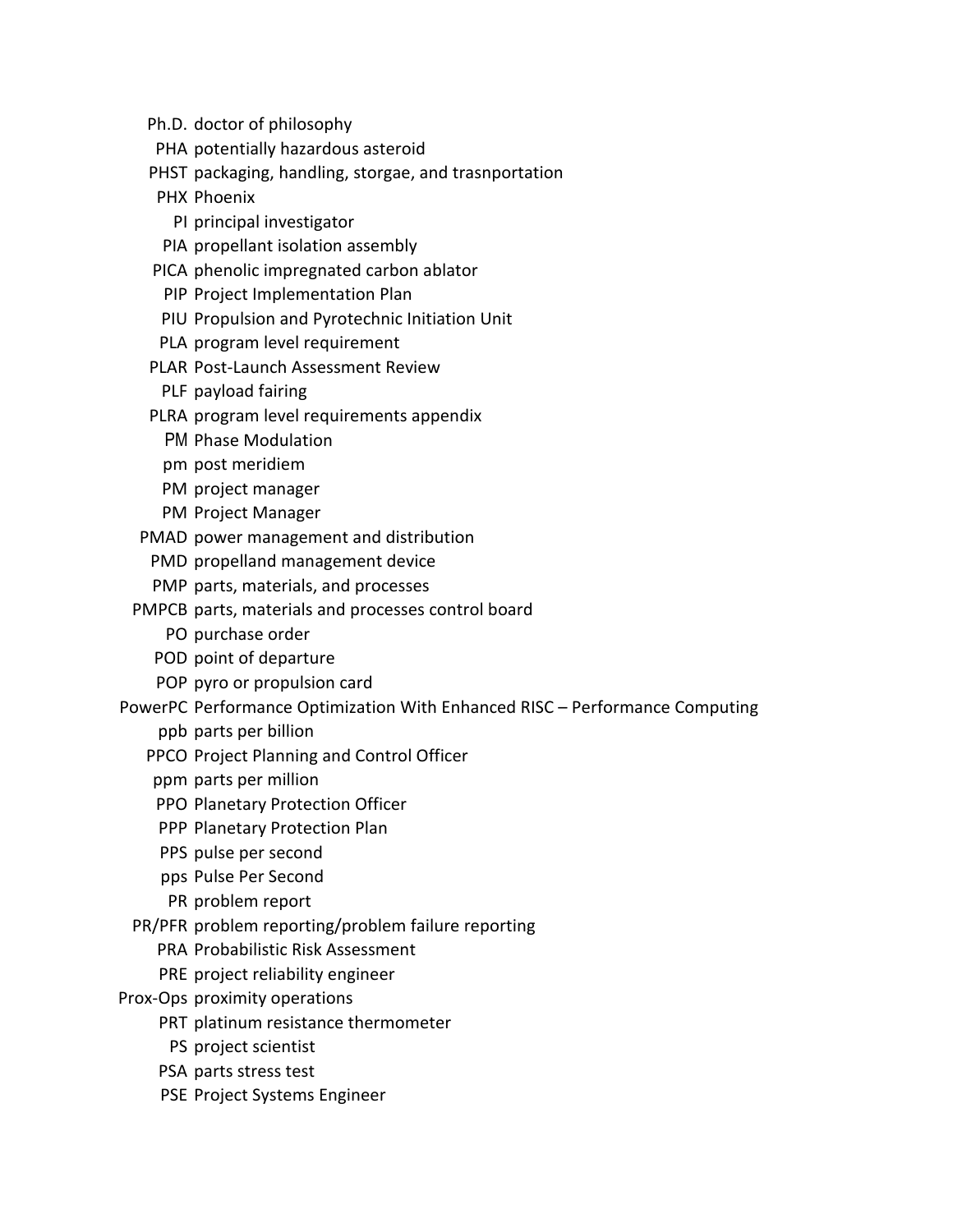PSF point spread function

PSFD particle size frequency distribution

PSI Planetary Science Institute

psi pounds per square inch

psia pounds per square inch absolute

PSR pre-ship review

PSSP Participating Sample Scientist Program

PSWG payload safety working group

Pt platinum

PV pyrovalve

PVT pressure, volume, and temperature

PWB printed wiring board

px pixel

PY pyro

PYLD payload

Pyro pyrotechnic

Q qualification unit

Q quarter

QA quality assurance

QE Quantum efficiency

QED Quarterly Executive Dialog

QLLC quick look loads cycle

QNOTE quality note

QSR Quarterly Status Reviews

Qual qualification

R radius

R red

R rehersal

R release

R requirements

R resolving power

r roll

R&A research and analysis

R&R retention and release

RAAN Right Ascension of the Ascending Node

RAC Robotic Arm Camera (Phoenix)

RAD 750 Radiation-Hardened PowerPC 750

RADEQUIL generalized radiation transfer code

RAL reverberant acoustic lab

RAO Resource Analysis Office

RBA risk based assessment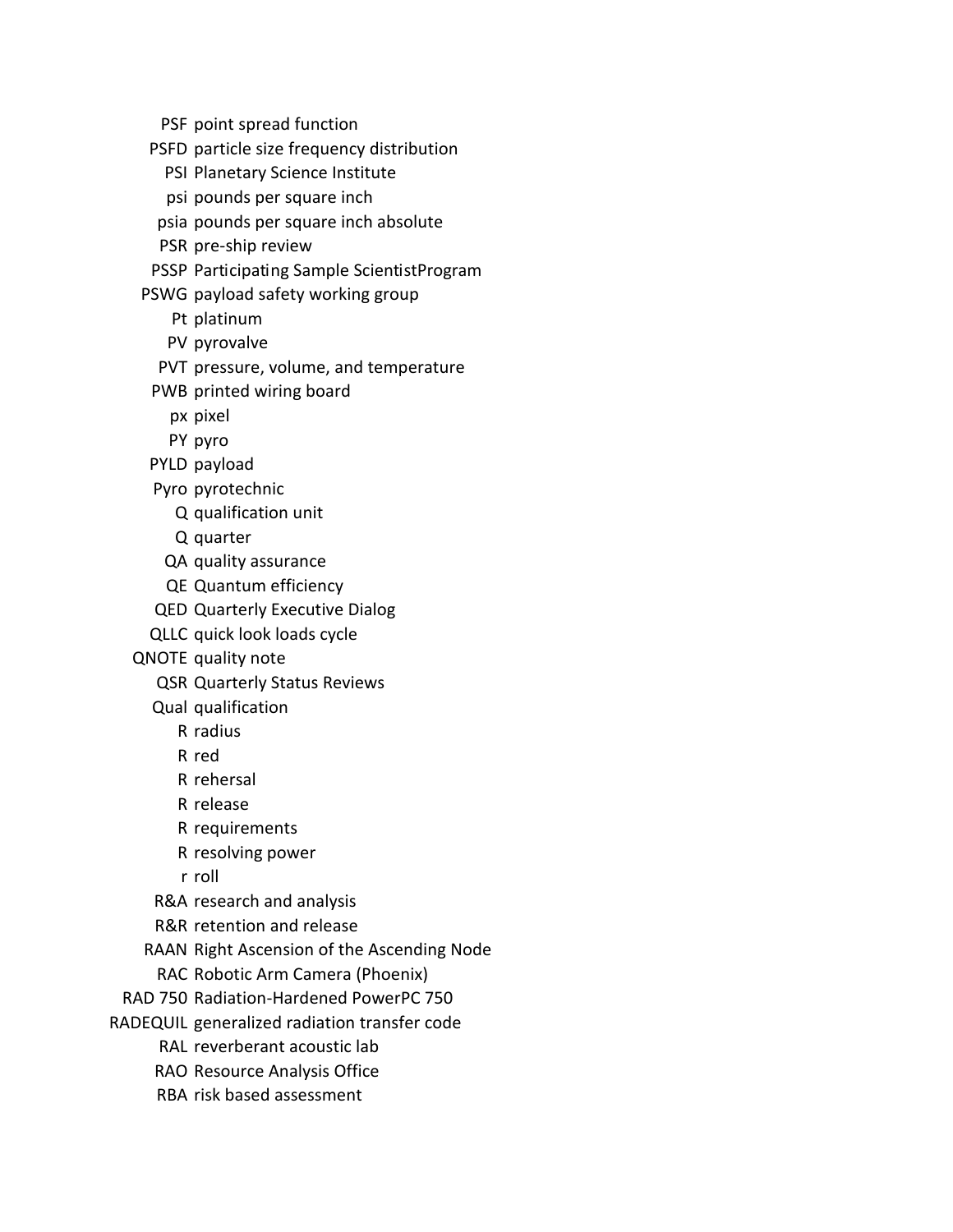RBF remove before flight

- RBSP Radiation Belt Storm Probes
- RCP Right-Circularly Polarized
- RDCU requirements, design, code, and unit
- RDM Radiation Design Margin
- RDR Reduced Data Record
- Re-Eng reengineered
- RE/CE radiated emissions/conducted emissions
	- REA rocket engine assembly
- ReEng reengineered
- REPM rendezvous performance monitor
- REXIS Regolith X-ray Imaging Spectrometer
	- RF radio frequency
	- RFA request for action
		- Rg range
	- RLA right ascension of the launch asymptote
	- RM risk manager
- RMAPP risk management application
	- RMC Risk Management Coordinator
	- RMD Risk Management Database
- RMDB risk management database
- RMRB Risk Management Review Board
	- RMS root mean square
	- RNA ribonucleic acid
	- ROI region of interest
- ROIC readoutintegrated circuit
- ROM rough order of magnitude
- ROMP rink and opportunities managemnt plan
- ROSES Research Opportunities in Space and Earth Sciences
	- rpm revolutions per minute
- RQ36 Asteroid (101955) Bennu
- RRT risk reduction tests
- RS-422 recommended standard 422
- RS-422 Recommended Standard 422
	- RSS residual sum of squares
	- RT real time
	- RVV requirements verification and validation
	- RWA reaction wheel assembly
		- Rx Receive
		- RY real year
		- s second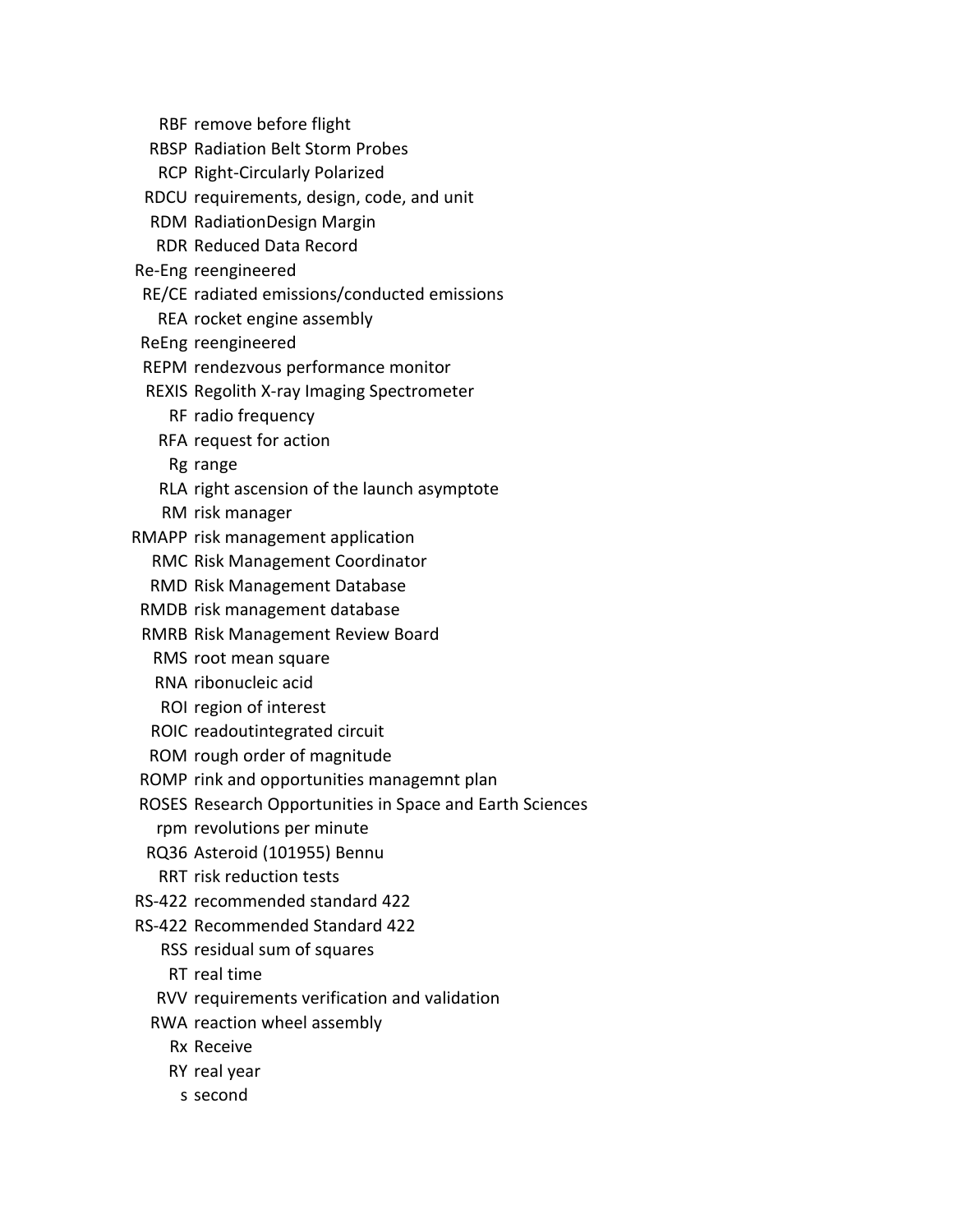- S south
- s standard deviation
- S sulfur
- S waveguide switch
- S/A solar array
- S/C spacecraft
- S/N signal to noise ratio
- S/W software
- S&ES Lockheed Martin Space Systems Sensing & Exploration Systems
- S&MA safety and mission assurance
	- SA sample analysis complete
	- SA Solar Array
	- SAE Society of Automobile Engineers
	- SAIC Science Applications International Corp.
	- SAM Sample Analysis at Mars
- SAMY solar array -Y
- SAMYG solar array -Y gimbal
	- SAP Systems, Applications, and Products in Data Processing
	- SAPY solar array +Y
- SAPYG solar array +Y gimbal
- SARA sample acquisition and return assembly
	- SAS solar array simulator
- SASM solararray switching modules
- SATAG solar array two axis gimbal
- SAWG spectral analysis working group
	- SB Small Business
- SBIRS Space-Based Infrared System
	- SBN SmallBodies Node
		- SC sun cone
- SC/OC circular- polarization state/opposite circular- polarization state
- SCATHA Spacecraft Charging at High Altitude
	- scc standard cubic centimeter
	- SCD source control drawings
	- SCE Student Collaboration Experiment
	- scf/hr standard cubic feet per hour
	- SCFH standard cubic feet per hour
	- SCLK Spacecraft Clock
	- SCM software configuration management
- SCSPEC spacecraft specification
	- SDA science data analysis
	- SDB Small Disadvantaged Business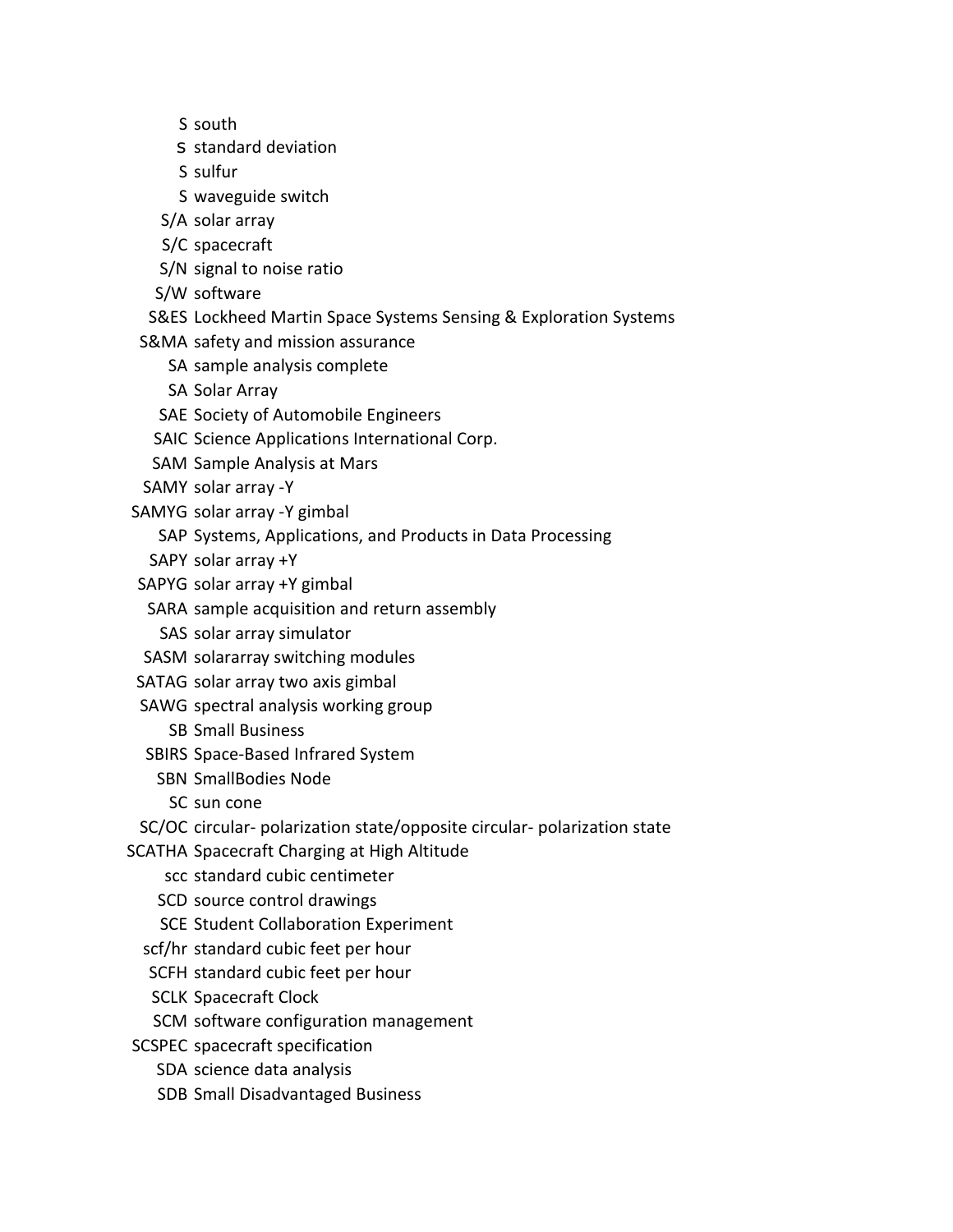SDD silicon drift detector

- SDM system design meeting
- SDO Solar Dynamics Observatory
- SDP safety data pacakge
- SDP science data processing
- SDP Software Development Plan
- SDR system definition review
- SDRAM synchronous dynamic random-access memory
	- SDRL subcontract data requirements list
	- SDST Small Deep-Space Transponders
	- SDST synchronous dynamic random access memory SE system engineering
- SEER-SEM Parametric Software Cost Estimating Tool
	- SELTS self test software
	- SEM scanning electron microscope
	- SEMP system engineering management plan
		- Sen Senior Scientist
		- SEO Science Enhancement Options
	- Sep separation
	- sep/spin Separation / Spin-up
		- SEQ sequence
		- SERVB Systems Engineering Risk Validation Board
			- SES Lockheed Martin Space Exploration Systems
			- SETI Search for Extraterrestrial Intelligence
			- SEU single event upset
		- SEWG Systems Engineering Working Group
			- SF sensor frame
			- SFC spacecraft flight computer
			- SFO schedule folout
				- Si silicon
			- SiC silicon carbide
	- SIDECAR system for image digitization, enhancement, control, and retrieval
		- SIM simulator
		- SIMS Secondary Ionization Mass Spectrometry
		- SIQT software item qualification test
		- SIR System Integration Review
		- SIRTF Spitzer Space Telescope (formerly Space Infrared Telescope Facility)
			- SIS software interface specification
			- SLA super light weight ablator
			- SLO suspended load operations
		- SLOC software lines of code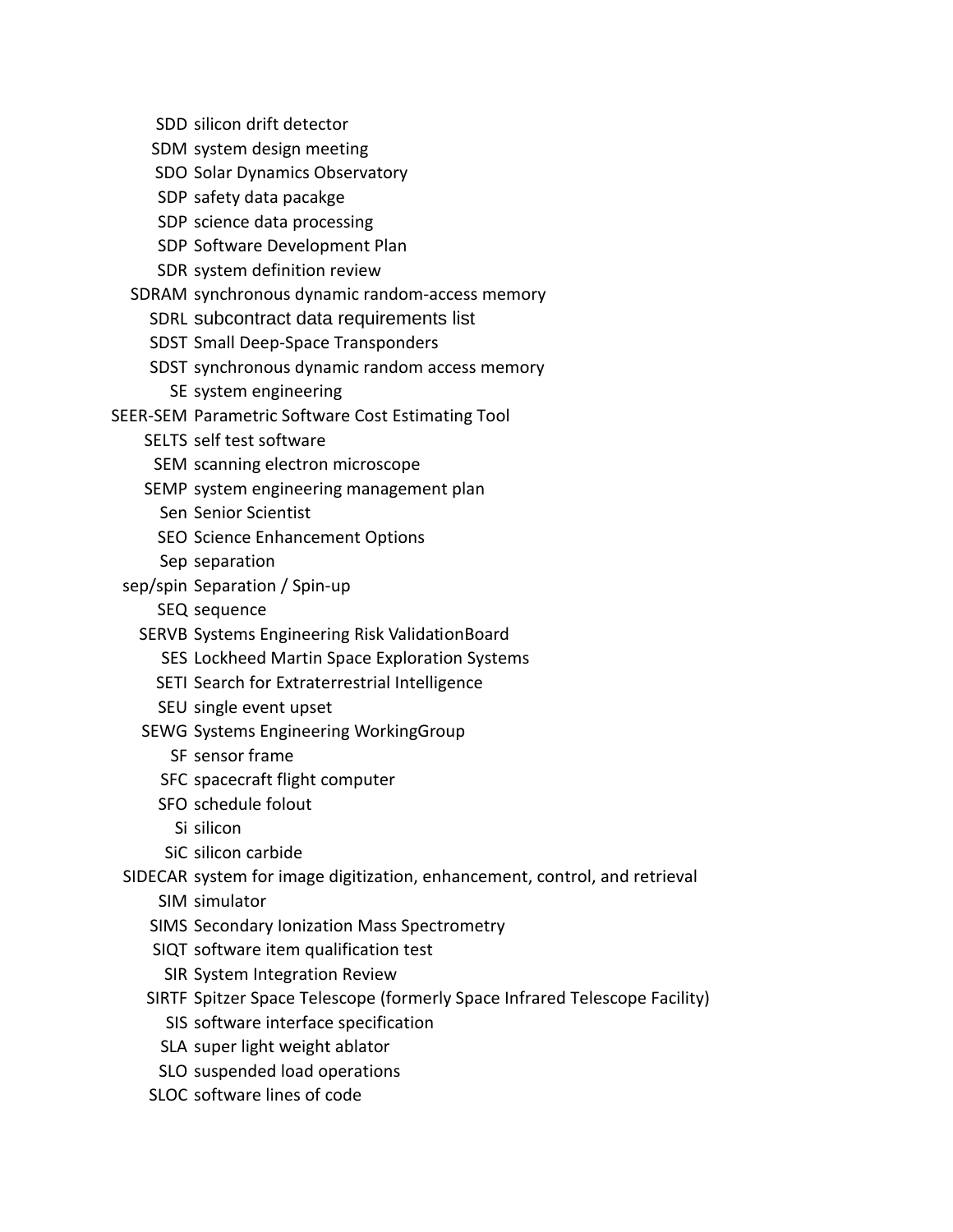- SMA safety and mission assurance
- SMART-1 Small Missions for Advanced Research in Technology-1
- SMAWG Safety and Mission Assurance Working Group
	- SMD Science Mission Directorate
	- SME safe mode executive
	- SME subject matter expert
	- SMM sample mass measurement
	- SMM system management mode
	- SMSR Safety and Mission Success Review
		- Sn tin
		- SNC Sierra Nevada Corporation
	- SNET start no earlier than
	- SNR signal to noise ratio
	- SNVL Lockheed Martin Space Systems in Sunnyvale, CA
	- SO2 sulfur dioxide
	- SOC Science Operations Center
	- SOC state of charge
- Soft-SIM Software Simulator
- SoftSim software simulator
	- SOSC space operations and simulation center
	- SOW statement of work
	- SPAR Systems Parametric Analysis and Risk
	- SPAS spacecraft performance analysis software
	- SPC stereophotoclinometry
	- SPD SMD Policy Document
	- SPE solar particle events
	- SPE Sun-Probe-Earth
	- SPEAD simulation for prediction of entery article demise
		- SPF single point failure
		- SPI schedule efficiency
	- SPICE Spacecraft, Planet, Instrument, Constants, and Events
- SPIDER spacecraft imbedded distributed error response
	- SPK ephemerides NAIF SPICE kernel
	- SPM science performance monitor
	- SPOC science processing and operations center
		- SPR software problem report
	- SQA software quality assurance
- SQPM sequence performance monitor
	- sr steradian
- SRAM static random access memory
	- SRB software review board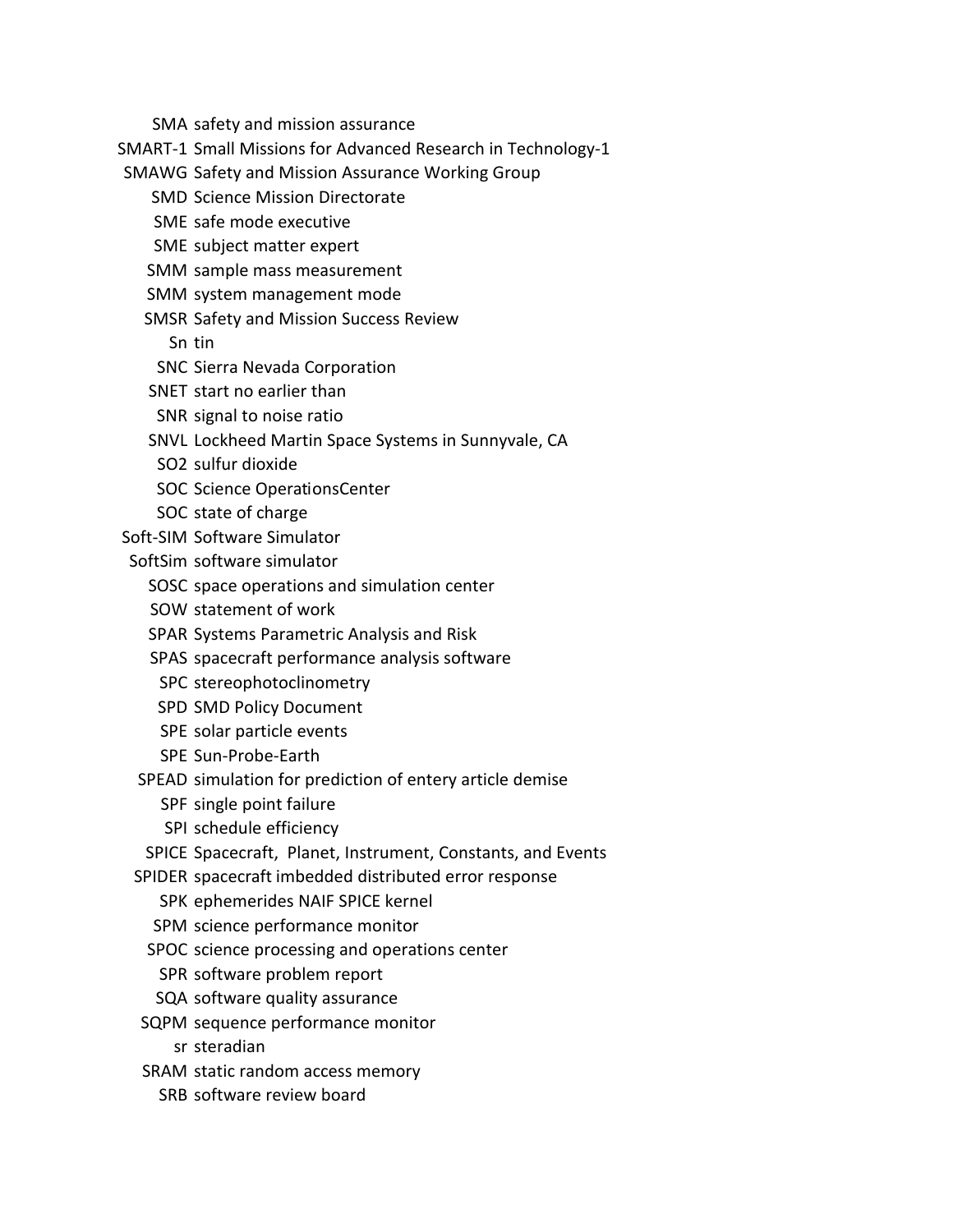- SRB solid rocket booster
- SRB standing review board
- SRC sample return capsule
- SRCC safety requirements compliance checklist
- SRR system requirements review
- SRS software requirement specification
	- SS special study
	- SS stainless steel
- SSA sunsensor assembly
- SSB Space Support Building
- SSD JPL Solar System Dynamics
- SSER Solar System Exploration Roadmap
- SSI Space Science Institute
	- SSI Surface Stereo Imager
- SSL Space Systems Laboratory
- SSM software systems management
- SSMO Space Science Mission Operations
- SSPP system safety program plan
- SST spacecraft self test
- STA star tracker assembly
- STAT schedule test and assessment tool
- STD technical standard
- STEM science, technology, engineering, and mathematics
- STEREO Solar TErrestrial RElations Observatory
	- STI science team interface
	- STL spacecraft test laboratory
	- STOP structural thermal optical performance
- StowCam stow camera
	- STP Solar Terrestrial Probes
	- STR startracker
- STRATCOM Strategic Command
	- STV system thermal vacuum
	- SUROM startup ROM (Read Only Memory)
		- SV schedule variance
		- SVT system verification test
		- SW software
		- SwAT software assurance tool
		- SWE software engineering
		- SwRI Southwest Research Institute
		- SXC Soft X-Ray Camera
		- SXM solar x-ray monitor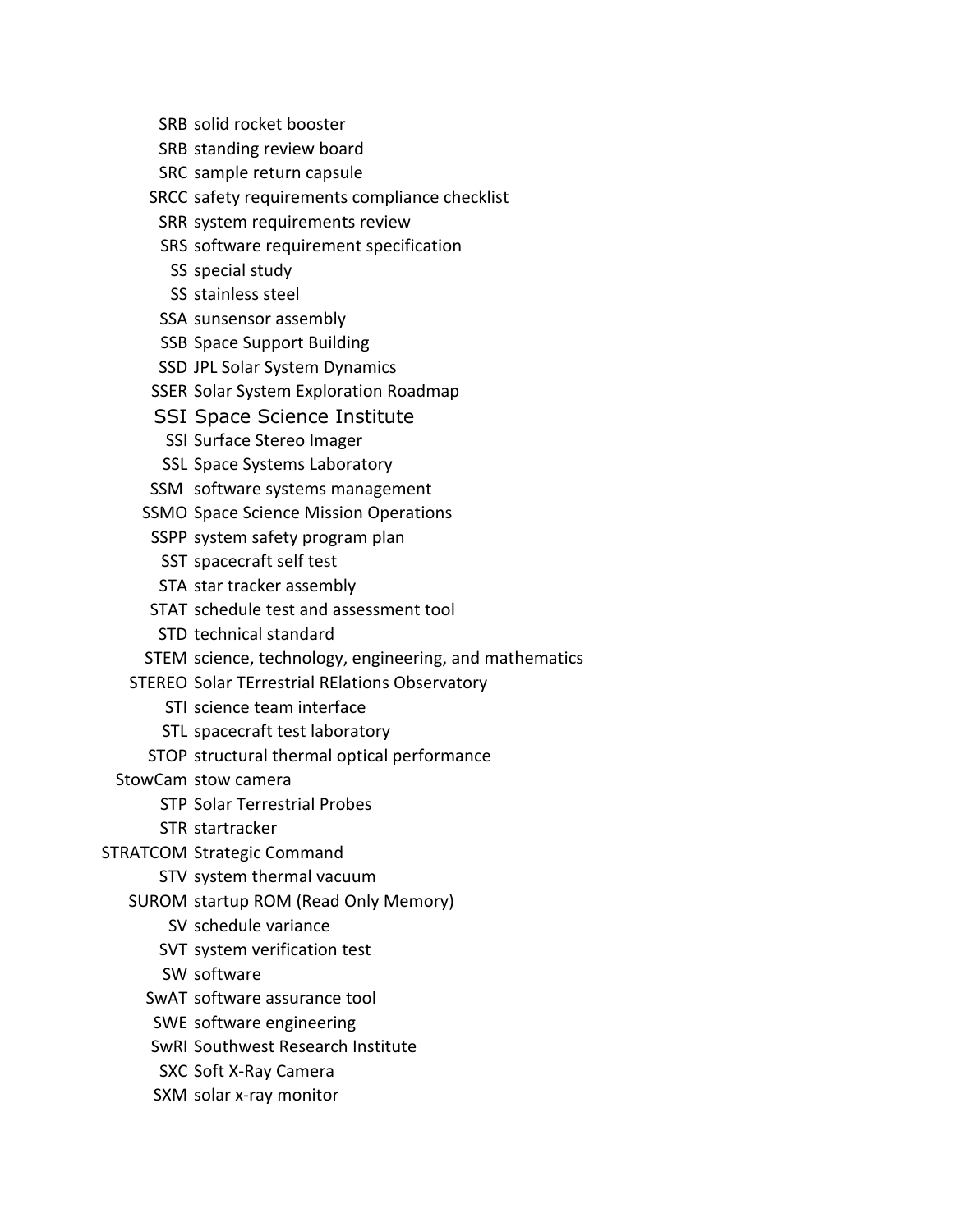Sys system

- T temperature
- T test
- T threshold
- T time
- t time
- T-0 time zero
- T-1 Digital Signal 1
- TA Authority
- TAA Technical Assistance Agreements
- TAG touch and go
- TAGCAM touch and go camera system
- TAGSAM touch-and-go sample acquisition mechanism
	- TBD to be determined
	- TBR to be resolved
	- TBT turn-burn-turn
	- TBX to be determined or reviewed
	- TCC test control center
	- TCM trajectory correction maneuver
	- TCPI to complete performance index
	- TCS thermal control subsystem
	- TDF test data folder
	- TDF test development folder
	- TDP Technology Development Plan
	- TDRS Tracking and Data Relay Satellite
	- TDRSS Tracking and Data Relay Satellite System
		- TDU technology development unit
			- TE test engineer
		- TEC thermo-electriccoolers
	- TEGA Thermal and Evolved Gas Analyzer
	- TEM Transmission Electron Microscopy
	- TES Thermal Emission Spectrometer
	- TFP telecom forecaster predictor
	- Th thorium
	- Ti titanium
	- TIA Telecommunications Industry Association
	- TID Total Ionizing Dose
	- TIL thermal isolation layer
	- TIM technical interchange meeting
	- TIRS Thermal Infrared Sensor
	- tlm telemetry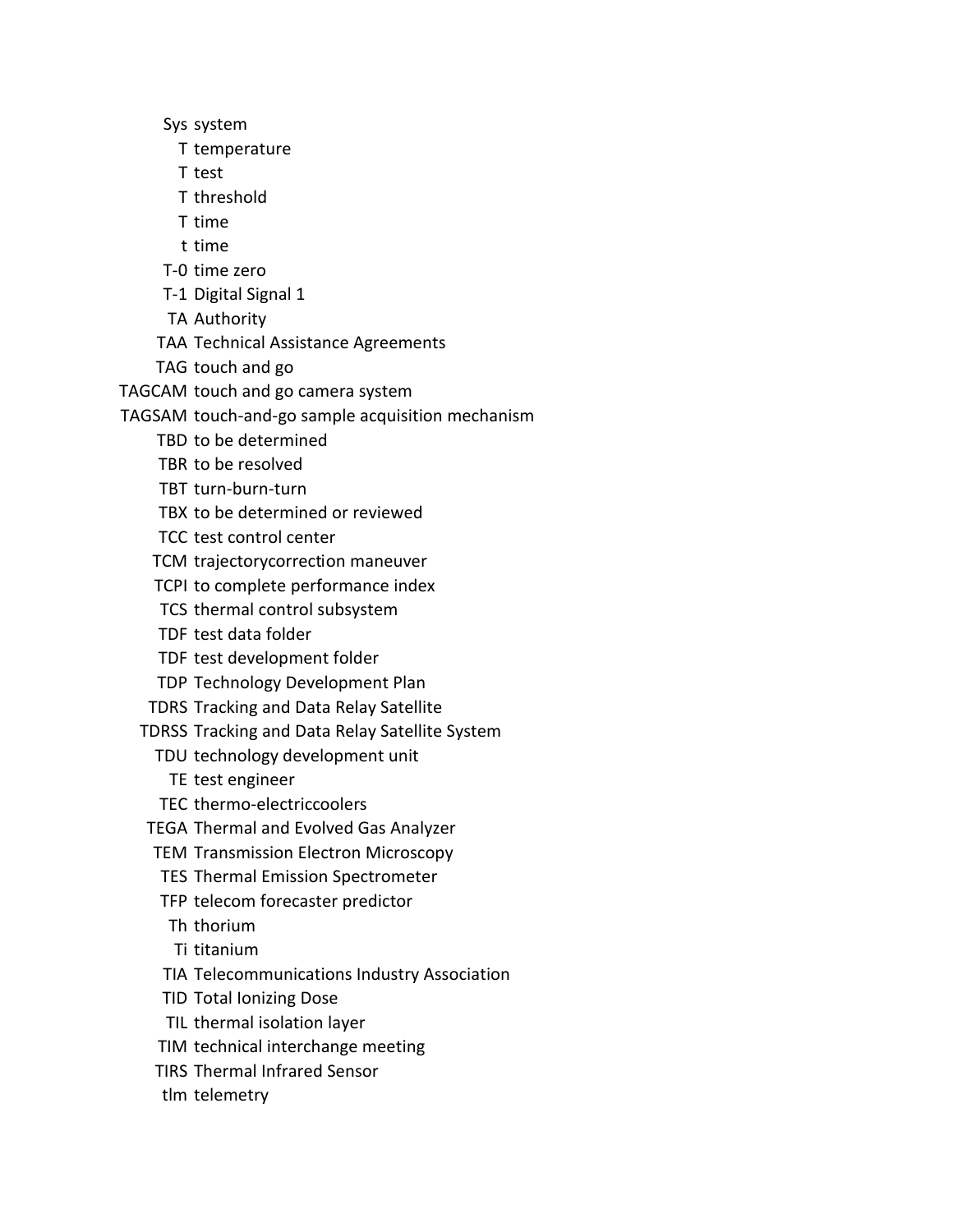TLM telemetry

- TLS Tagish Lake meteorite simulant
- TLS TAGSAM head, Launch container, and SRC canister
- TLYF test like you fly
- TMCO Technical Management Cost
	- TML total mass loss
	- TOC Total Organic Carbon
- TOCZ temporary operational clean room
- TOF-SIMS Time Of Flight Secondary Ion Mass Spectrometry
	- ToR terms of reference
	- ToT time of touch
	- TPM technical performance measures
	- TPS The Planetary Society
	- TPS thermal protection system
	- TRL technical rediness level
	- TS Thermal Spectrometer
	- TT Terrestrial Time
	- TTACS test telemetry and command system
		- TV thermal vacuum
	- TVAC thermal vacuum
	- tvac thermal vacuum
	- TVC Thrust Vector Control
	- TWTA traveling wave tube amplifier
		- TX transmit
		- TXIB 2,2,4-trimethyl-1,3-pentanediol diisobutyrate
			- U university
			- U uranium
		- U.S. United States of America
	- U.S.C. United States code
		- UA University of Arizona
		- UBC University of British Columbia
		- UC University of Colorado
	- UCF University of Central Florida
	- UDP user datagram protocol
	- UFE unallocated future expenses
	- UHP ultra high purity
	- UL uplink
	- ULA United Launch Alliance
	- ULDL uplink/downlink card
	- UNAM Universidad Nacional Autónoma de México
		- UPS uninterruptable power supply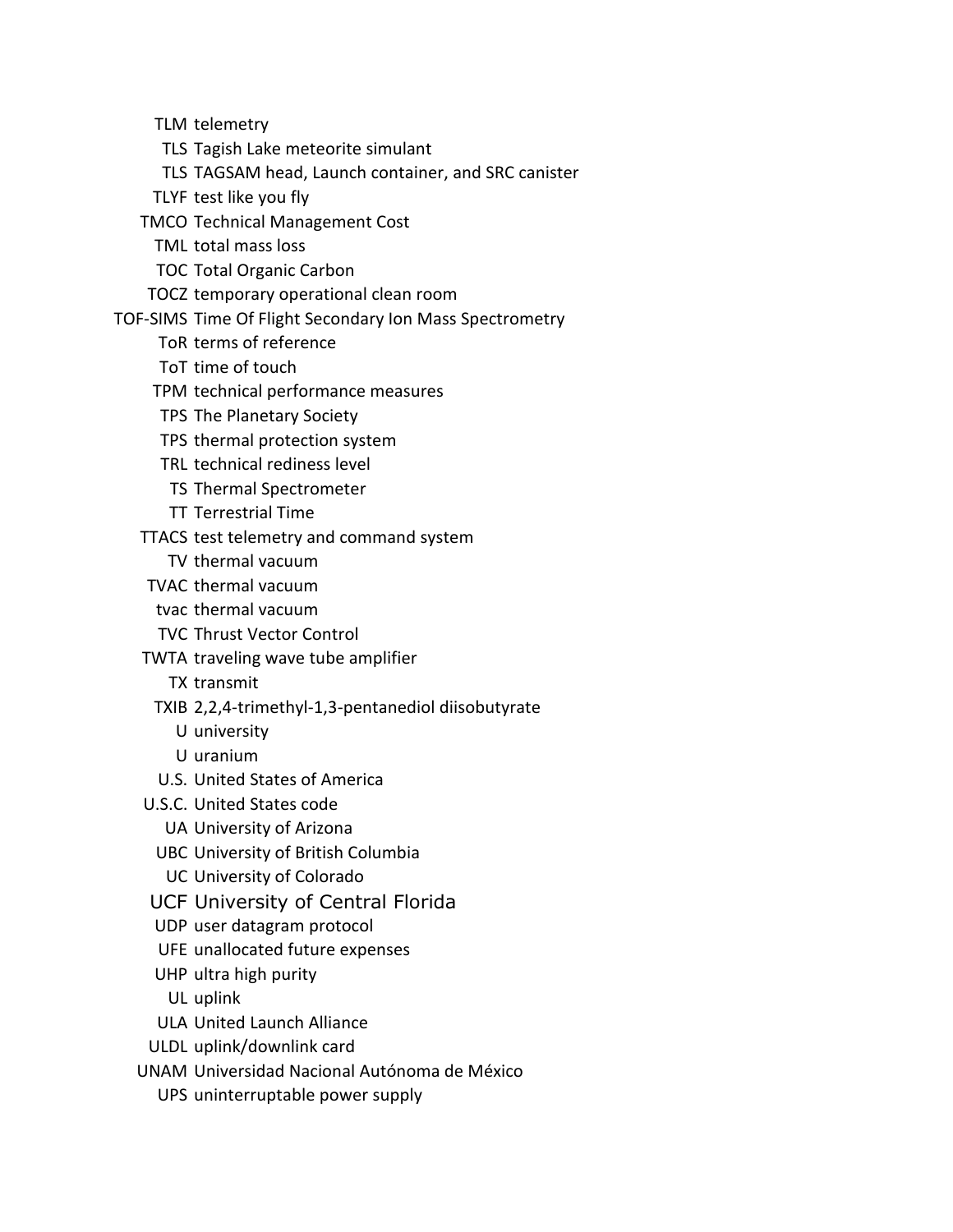UPW ultrapure water

- URC University Research Centre
- UROP Undergraduate Research Opportunities Program
- UROP undergraduate research opportunity
	- US United States of America
	- USA United States of America
- USAF United States Air Force
- usec microsecond
- USM universal switch modules
	- UT unit test
- UTC coordinated universal time
- UTJ Ultra Triple Junction
- UTK University of Tennessee, Knoxville
- UTTR Utah Test and Training Range
- UULE uplink loss executive
	- UV ultraviolet
	- V visual
	- V volt
- V&V Verification and Validation
- VAR variance analysis report
- VC-HS visably clean-highly sensitive
	- VCO voltage controlled oscillator
	- VDC direct current voltage
	- VIF vertical integration facility
	- VIP Very Important Person
	- VL voltage across the inductor
	- VLC verification loads cycle
	- VM virtual machine
	- VML virtual machine language
	- VNS Vision Navigation Sensor
	- VOC voltage open circuit
	- Voc voltage open circuit
	- Vol volume
- VOSB Veteran Owned Small Business
	- VP vice president
	- vs versus
	- VT voltage-temperature

VxWorks a real-time operating system made and sold by Wind River Systems of Alamed

- W watch
- W watt
- W west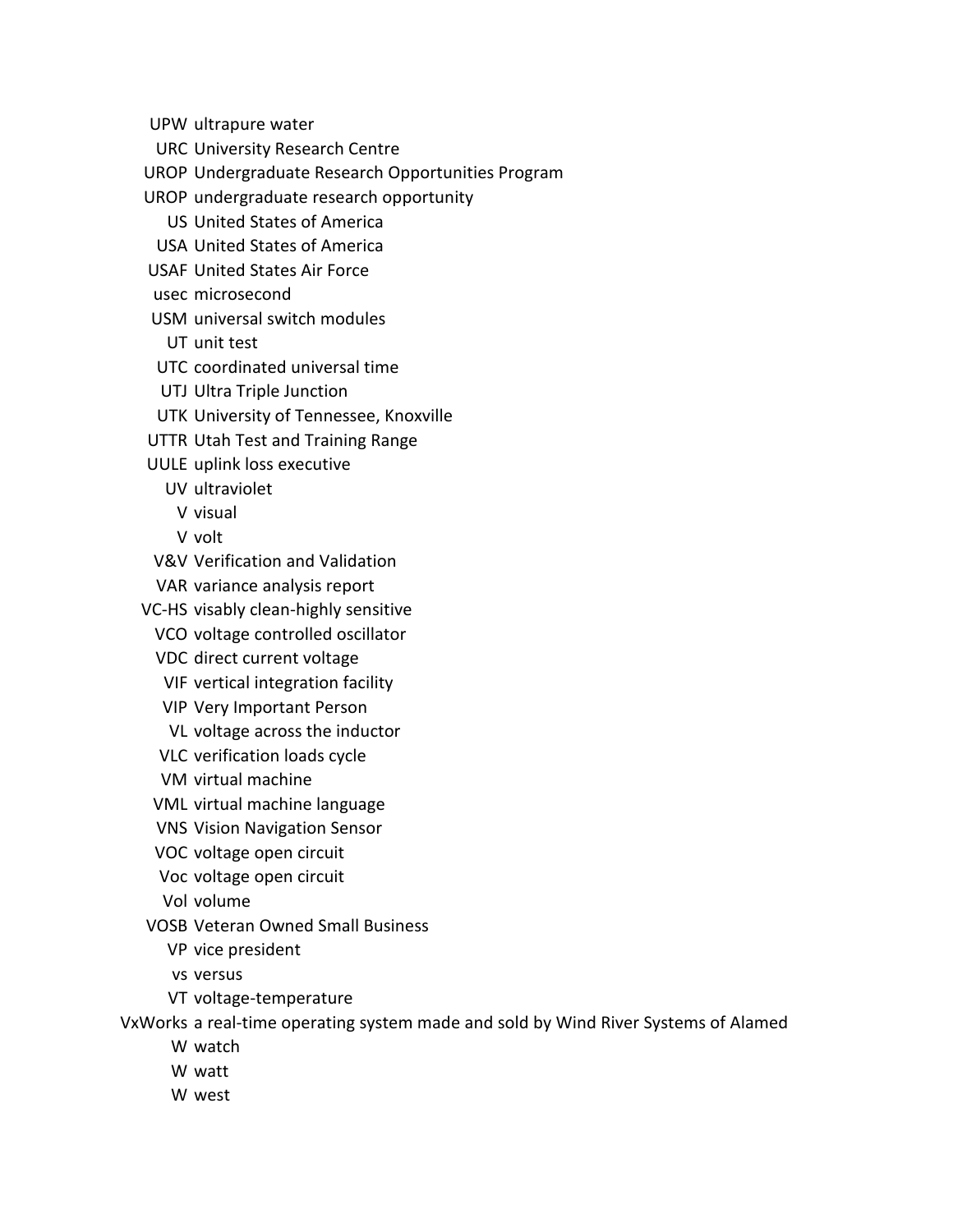w/ with

WBS work breakdown structure

WC worst case

WCA worst case analysis

wd work day

WI Wisconsin

WIRE Wide-Field Infrared Explorer

WISE Wide-field Infrared Survey Explorer

WMAP Wilkinson Microwave Anisotropy Probe

WOA work order authorization

WOSB women-owned small businesses

WSTF White Sands Test Facility

WTS Waveguide Transfer Switches

XANES X-ray Absorption Near Edge Structure

Xe xenon

Xfer transfer

XIS X-Ray Imaging Spectrometer

Xport transport

XRD X-ray diffraction

XRF x-ray fluorescence

XSS-11 Experimental Satellite System-11

Y yellow

yr year

ZTJ triple junction cell technology

- ∆λ Difference in Wavelength
- ∆V change in velocity

∆MOI change in moment of inertia

Γ thermal inertia

λ wavelength

µrad microradians

µm micrometer

µJ microjoule

µg microgram

µ-g microgravity

µ Sun angle

1553 military standard (MIL-STD-1553) serial data bus

533Q quarterly contractor financial management report

533M monthly contractor financial management report

3D three dimentional

34BWG 34-meter beam waveguide

2D two dimentional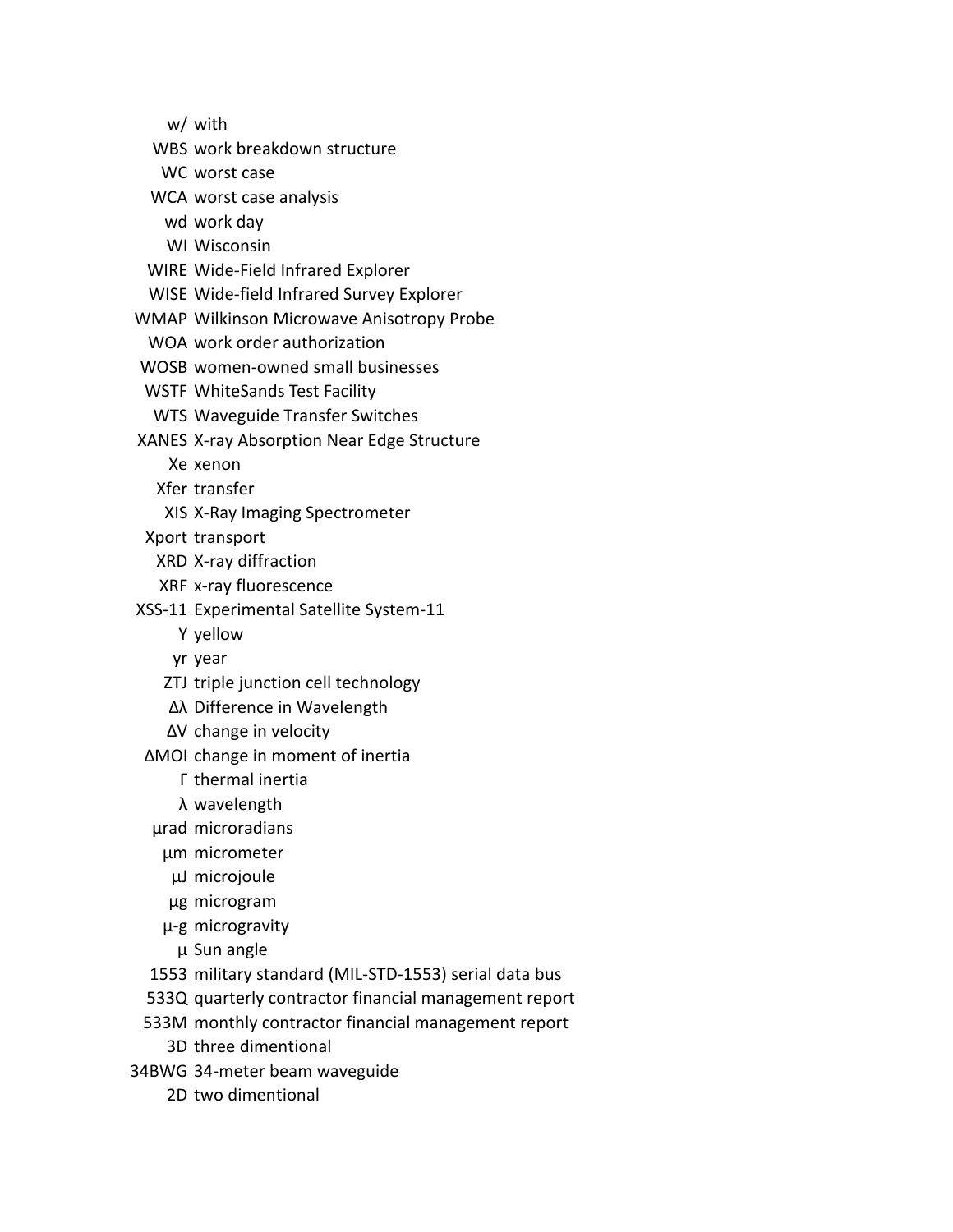```
2002 CD asteroid 141424 (2002 CD)
2001 AE2 asteroid 138911 (2001 AE2)
1999 JU3 asteroid 162173 (1999 JU3)
 1992 FE asteroid (5604) 1992 FE
      ‰ per mil
       " inch
```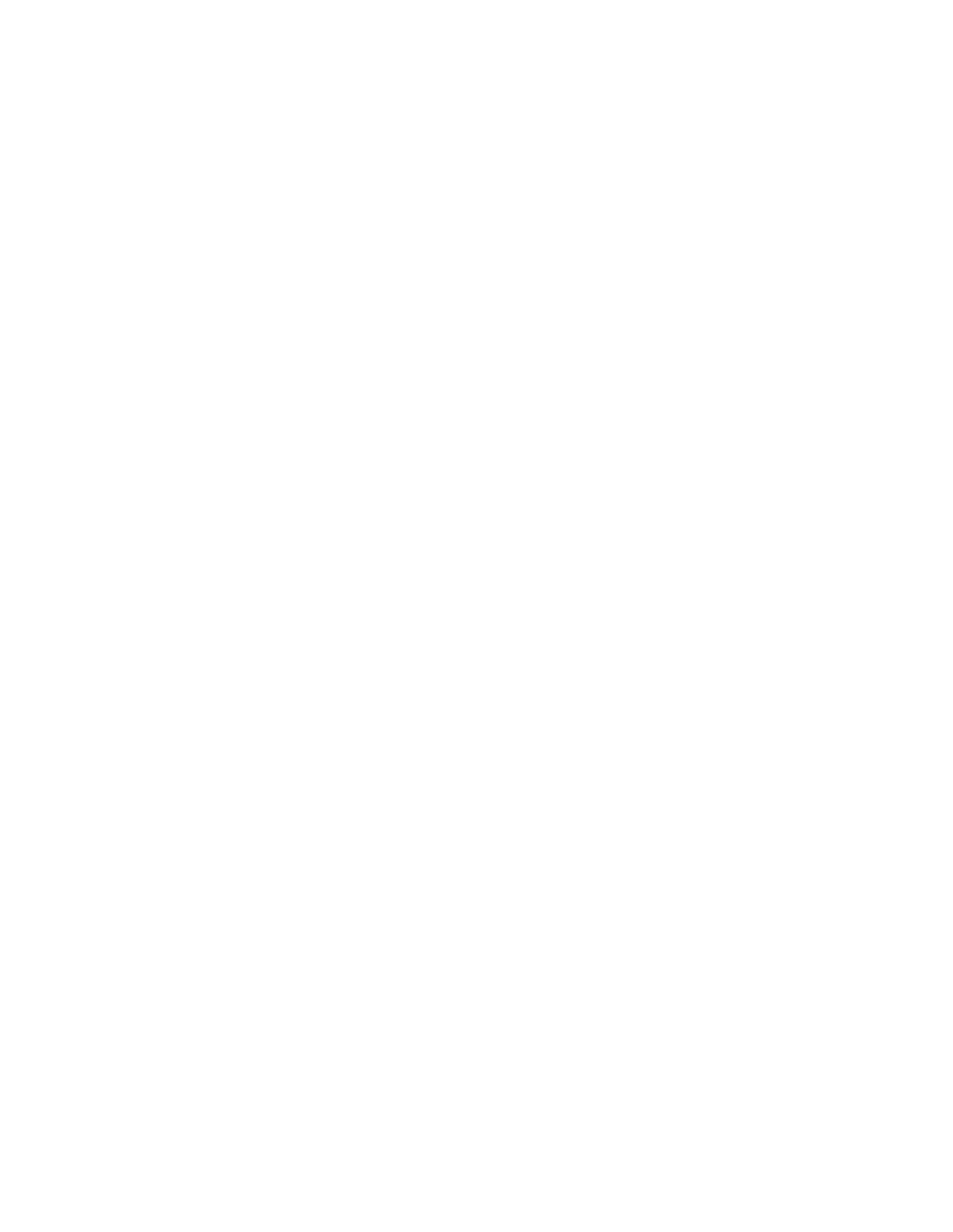$\eta$ ce pixels, and guide window capability